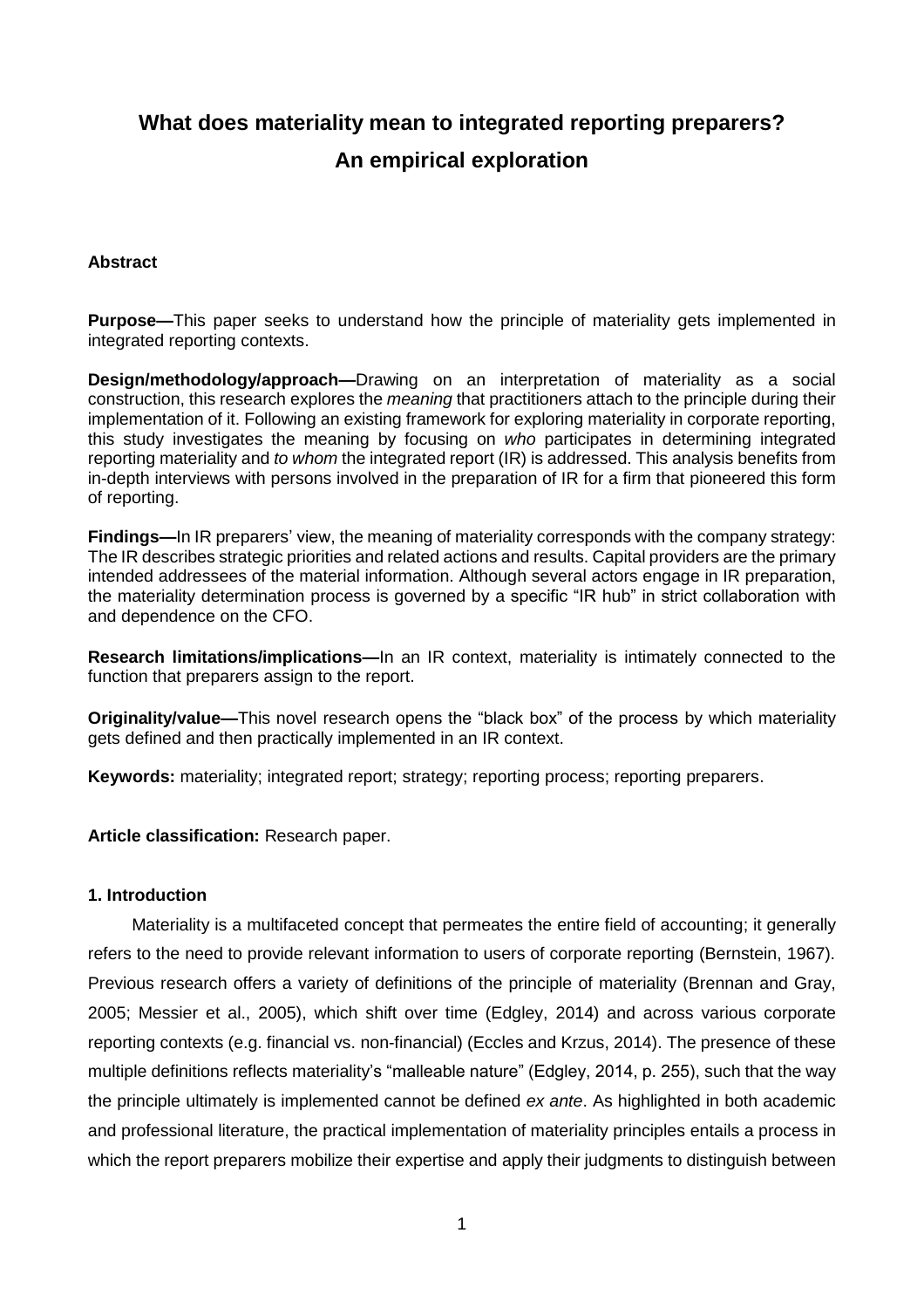useful information that must be disclosed and irrelevant, insignificant information (Bernstein, 1967; Dohr, 1950; Reninga, 1968).

Although the implementation of materiality is demanding even in a traditional corporate financial reporting context, judgements appear even more critical in non-financial reporting settings (e.g. sustainability), in which the amount of discretion is greater, due to the lack of detailed guidance and the shortage of actual implementation experience (Guthrie and Parker, 1990). For example, in the integrated reporting (IR) context, the guidance offered by the International Integrated Reporting Council (IIRC) is based in principle, such that it allows for significant variation in the way companies may apply the materiality principle and develop their "materiality determination process" (IIRC, 2013). Furthermore, IR is an emerging practice, marked by uncertainty about whether and how it will become institutionalized (Rowbottom and Locke, 2016; Humphrey et al., 2017). In turn, the IIRC, accounting professionals, and standard setters have highlighted challenges associated with implementing materiality in an IR context (e.g. AICPA and IIRC, 2013; EY, 2013; IIRC, 2015; CDP et al., 2016; IAAER et al., 2016). As addressed in more detail in Section 2, these challenges include aligning the company's materiality process with regulatory frameworks, offering a concise explanation of the business models of companies in complex industries, and providing a balanced view of the issues that appear to be material to both the company and external stakeholders.

As such, the IR context represents an ideal setting in which to explore how preparers engage practically in the process of determining what is material and what is not. A few studies empirically investigate the materiality process in an IR context (Higgins et al., 2014; Stubb and Higgings, 2014) and reveal that materiality judgements strongly orient IR preparation. In this respect, and in response to recent calls for more case research on integrated reporting practices (De Villiers et al., 2014 and 2015), exploring the practical implementation of materiality may offer greater understanding of IR practices, especially in reference to *who* are involved in IR preparation (and who thus define and implement materiality) and how they work and interact to decide *to whom* the report will be addressed.

To address these questions, this current qualitative analysis centres on the IR preparation process of *Assicurazioni Generali*, an "IR pioneer" that joined the IIRC pilot program in 2012 and actively participates in three IIRC business networks (international business network, insurance international network and national network of Italian IR adopters). *Assicurazioni Generali*—which is among the biggest insurance groups in the world and the leader in Italy—has published four annual IRs (2013, 2014, 2015 and 2016), in accordance with International Integrated Reporting Framework (IIRF) principles issued by the IIRC (IIRC, 2013). The current analysis relies on in-depth interviews with managers and employees involved in preparing its IRs.

The theoretical background for this research stems from an interpretation of materiality as a social construction, as derived from work by the philosopher John R. Searle to describe the "construction" of social institutions (Searle, 1995). With regard to how organizations apply materiality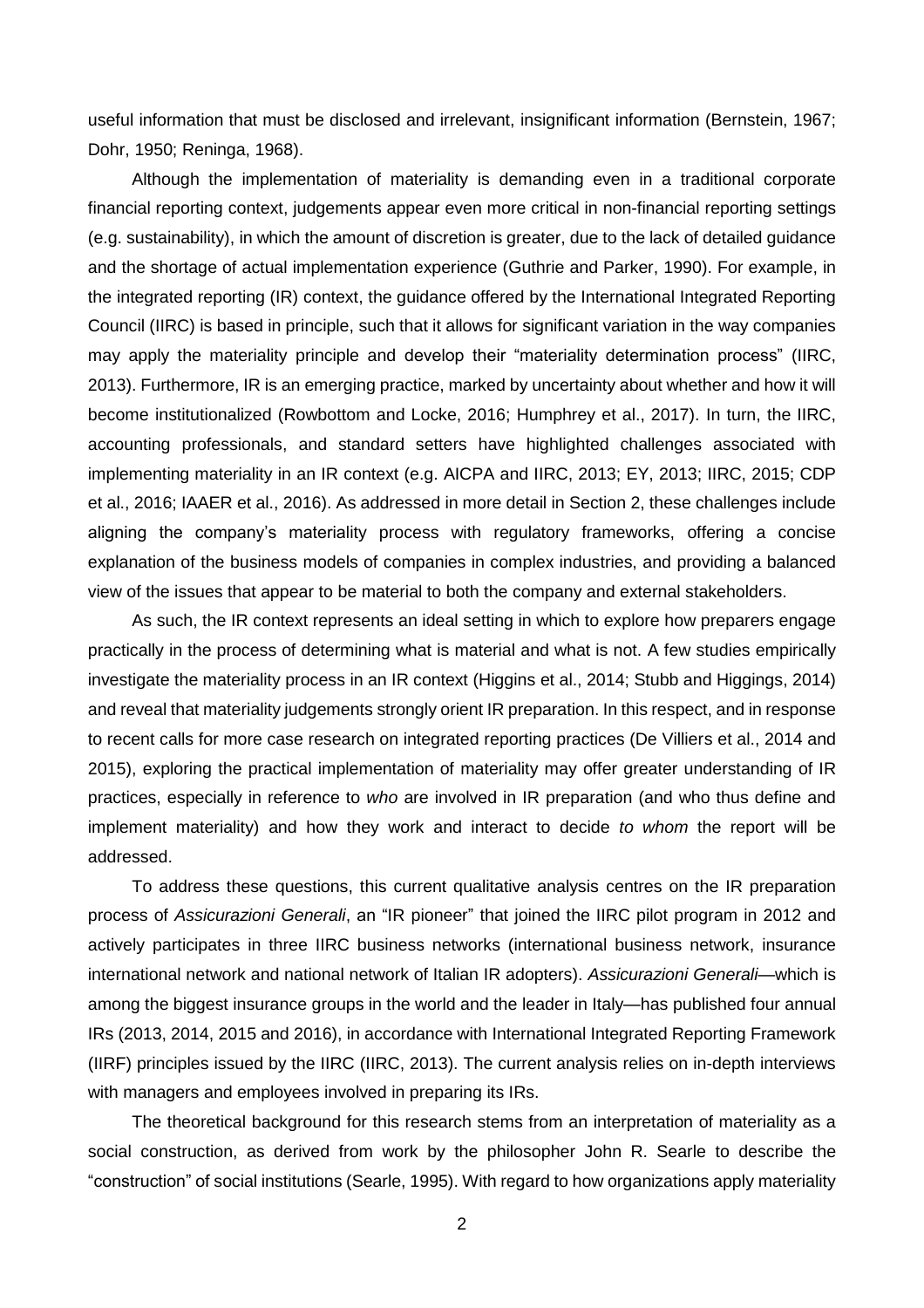during their IR preparation, this conceptualization should be particularly meaningful for developing critiques about how companies adopt the IIRC's materiality guidelines. Also in line with Searle's theory of institutional reality, Eccles and Krzus (2014) propose a framework for analysing materiality with reference to *who* defines materiality and *to whom* the report is addressed. The current study adopts this framework.

This article proceeds as follows: Section 2 contains a review of extant accounting research related to materiality, citing the various reporting contexts in which the issue has been addressed (i.e. financial, non-financial, integrated). <sup>1</sup> Section 3 provides the theoretical background on which this research is based; it shows how materiality can be interpreted meaningfully as a social construction. Section 4 details the company, Section 5 describes the methodology, and Section 6 provides empirical evidence about how materiality is interpreted and implemented in the company. Finally, Section 7 outlines the results according to the focal theoretical lens, and Section 8 concludes by highlighting the contributions and limitations of this study.

#### **2. Concept of materiality in corporate reporting**

 $\overline{a}$ 

The origins of the materiality concept are obscure (Hicks, 1964; Holmes, 1972), though it is well accepted that the concept first appeared in the context of *financial reporting*, where a general consensus holds that information is material if it influences the decisions of (reasonable) users. For example, the American Accounting Association suggests "[a]n item should be regarded as material if there is reason to believe that knowledge of it would influence the decisions of an informed investors" (AAA, 1957, p. 8). Despite this general consensus, debate continues about how materiality should be implemented, that is, the process for determining what information is material for users. Although published a half-century ago, Bernstein's words still resonate: "The concept of materiality, when generally expressed, is simple to understand. However, when it is made a central concept in the *application* of accounting principles, a lack of specific definition converts it into a prime problem area" (Bernstein, 1967, p. 88). Materiality assessments often focus on reporting misstatements (e.g. omissions, errors in estimations), such that many studies and standard setters recommend using *thresholds* to define the relevance of such misstatements (e.g. AASB, 2009; ESMA, 2011; Mio and Fasan, 2013; Lydenberg, 2012; Tuttle et al., 2002), in which case the *magnitude* of misstatements becomes the guide for implementing materiality. Other scholars (e.g. Eccles et al., 2012) argue that the *nature* of misstatements also needs to be addressed. Commenting on the International Financial Reporting Standard (IFRS) framework, Deloitte (2010) argues that materiality is an *entity-specific* form of relevance, based on both the magnitude and the nature of the items to which the information relates. The concurrent consideration of quantitative and qualitative issues makes the materiality

<sup>1</sup> Unlike interpretative studies that explore *auditing* issues related to materiality (e.g. Carpenter et al., 1994; Edgley, 2014), the present paper deliberately omits such issues and focuses on the *preparation* of corporate reports.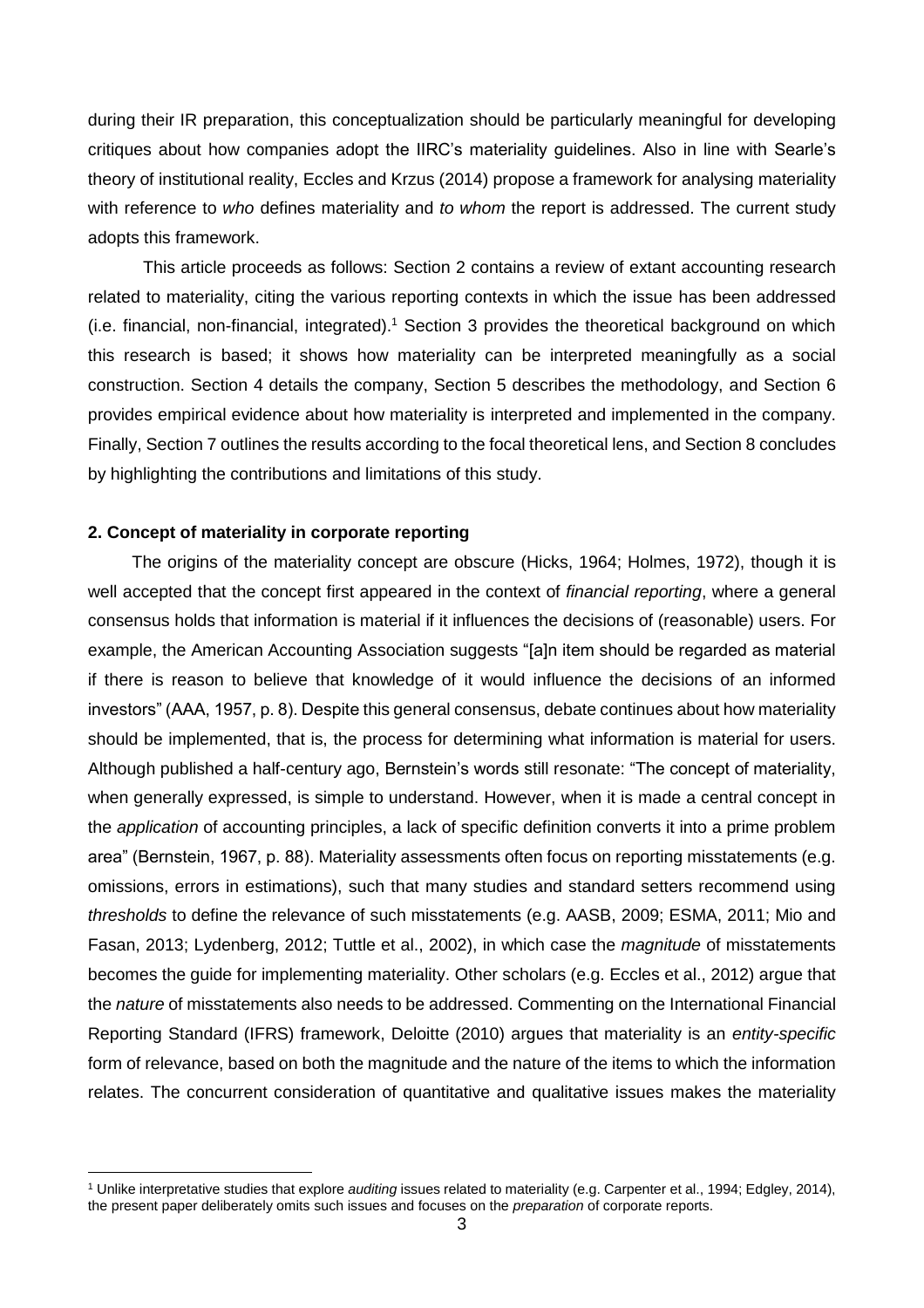determination process difficult, such that it likely demands professional judgements (Bernstein, 1967).

In the context of *non-financial reporting*, materiality appears even more difficult to apply than in financial settings (Guthrie and Parker, 1990). Non-financial information seeks to capture a broader concept of value creation, and even if the impact of an event might be quantified, it is not possible to establish a unique threshold, because the event may affect more than one form of capital (e.g. financial and non-financial). Yet non-financial information sometimes is not quantifiable, and it might affect long-term value creation but not by influencing the items specifically identified for use as the threshold (Mio, 2013). In the *Global Reporting Initiative* (GRI) guidelines, materiality reflects an organization's significant economic, environmental and social impacts, together with their influence on stakeholders' assessments and decisions. In this respect, the guidelines embrace a concept of materiality based on thresholds, parallel to the interpretation in financial reporting context. However, as acknowledged by that same institution (GRI, 2013), the concept of materiality for sustainability reporting is more complex, because it is "concerned with a wider range of impacts and stakeholders." A "materiality matrix" tool attempts to include the company's and its stakeholders' perspectives on what is material; for example, the process-oriented AA1000 framework developed by AccountAbility (an international institute dedicated to promoting social, ethical and overall organizational accountability) offers a five-step test to determine what is material and what is not, which seemingly should result "in a comprehensive and balanced understanding and prioritisation of its material sustainability issues" (AccountAbility, 2008, p. 13). In this respect, the process for determining materiality constitutes a "strategic business tool" that companies can adopt to "apply a sustainability lens to business risk, opportunity, trendspotting and enterprise risk management processes" (KPMG, 2014, p. 3). However, considering the complexity associated with addressing materiality for nonfinancial reporting, some scholars (e.g. Eccles et al., 2012) call for more sector-specific guidelines about which sustainability issues are most material to each sector and which key performance indicators (KPIs) provide substantial disclosure of ESG performance. The U.S. Sustainability Accounting Standards Board (SASB) guidelines are the most recent representation of such an approach (SASB, 2016). Thus, in non-financial reporting contexts, materiality assessments involve not reporting misstatements (as in financial reporting contexts) but rather selecting which issues have the strongest sustainability impacts (CDP et al., 2013).

The emergence of integrated reporting as a new practice (Busco et al., 2013; De Villiers et al., 2014; Atkins et al., 2015; Rowbottom and Locke, 2016) also suggests the need to investigate how its major proponent—namely, the International Integrated Reporting Council (IIRC)—defines materiality and recommends its practical implementation (IIRC, 2013, 2015). Although materiality represents a "starting point" for the IR preparation process (PwC, 2015, p. 10), various challenges surround the application of this principle (AICPA and IIRC, 2013; EY, 2013). The IIRC does not offer a strict definition of materiality but instead suggests that "[i]n Integrated Reporting, a matter is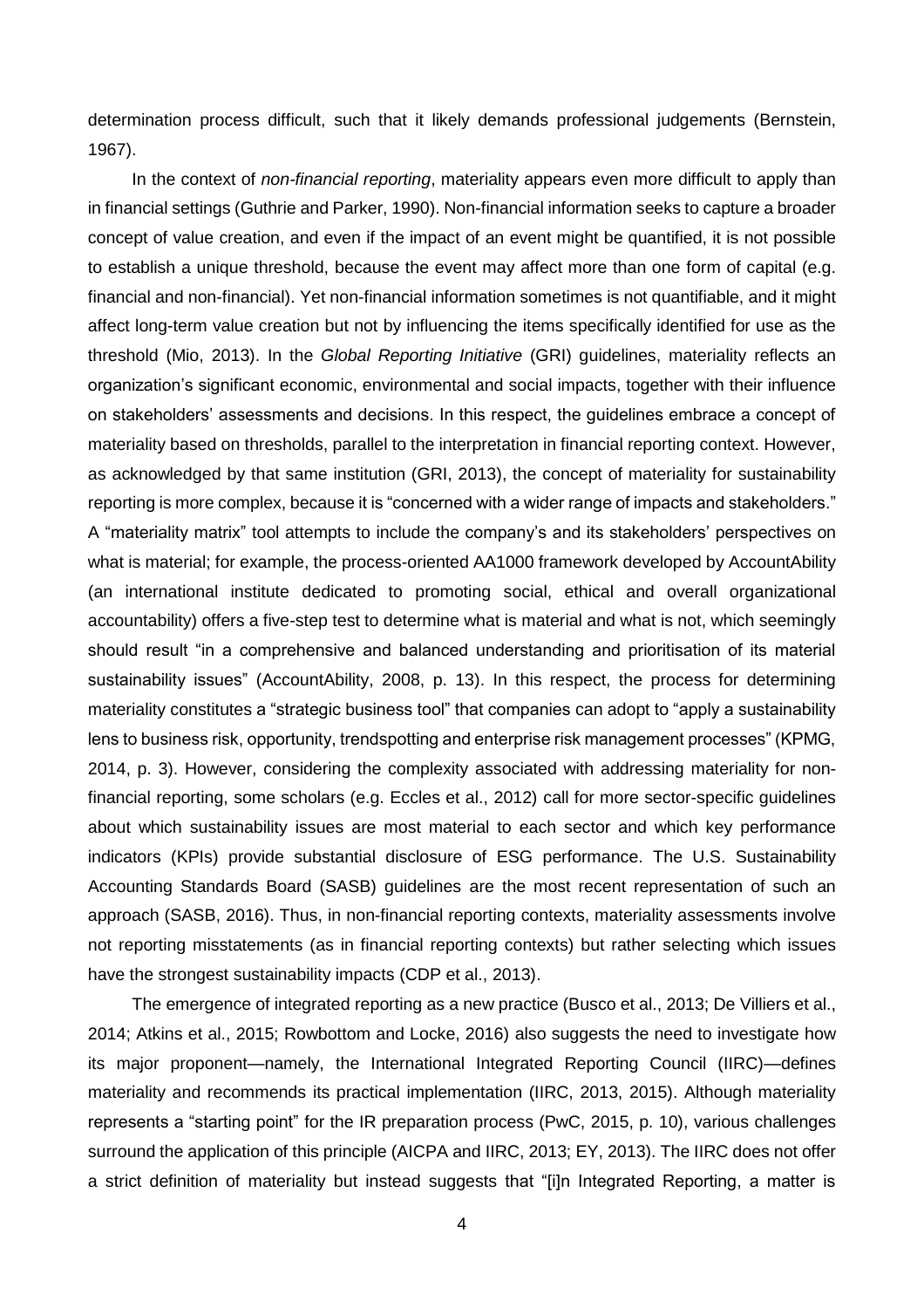material if it could substantively affect the organization's ability to create value in the short, medium or long term," so what materiality is actually "varies across report forms due to differences in audience, purpose and scope" (IIRC, 2015, p. 4). Understanding the perspectives of key stakeholders thus is critical for identifying relevant matters, but applied judgements also are needed to determine which information to disclose about material matters. This process entails "consideration from different perspectives, both internal and external," and "regular engagement with providers of financial capital and others" (IIRC, 2015, § 3.29).

The implementation of the principle also depends on the *materiality determination process*, which is "entity specific and based on industry and other factors, as well as multi-stakeholder perspectives" (*ibidem*). Report preparers receive lists of recommendations for identifying relevant matters, evaluating the importance of relevant matters, developing content and deciding on the depth and frequency of materiality assessments (IIRC, 2015, p. 5). In brief, similar to non-financial reporting, these materiality assessments do not seek to report misstatements but instead attempt to select which issues to include in the report. However, in an IR context, these inclusion decisions reflect the impact of the relevant issues on "the organization's ability to create value in the short, medium or long term" (IIRC, 2015, p. 4). The materiality determination process becomes even more subjective than the process that marks the non-financial reporting context, in that the "value-creation process" is a more vague concept than "sustainability impacts" (CDP et al., 2016).

Previous IR insights highlight the great subjectivity evoked by the concept of materiality in IR (IAAER et al., 2016). In particular, AICPA and IIRC (2013), EY (2013) and KPMG (2014) elucidate additional challenges associated with its implementation. Difficulties may arise from attempting to align the company's materiality process with regulatory frameworks (e.g. IFRS) or explaining the business model concisely, particularly when the company operates in complex industries. Furthermore, it becomes challenging to establish a balanced view of the issues that are material to both the company and its external stakeholders, and there may be concerns of a potential loss of competitive advantage if sensitive information were disclosed.

Despite the importance that the IIRC and other standard setters and professionals attribute to the principle of materiality in the process of IR construction (e.g. AICPA and IIRC, 2013; EY, 2013; IIRC, 2015; CDP et al., 2016; IAAER et al., 2016), academic debates about how materiality gets determined and implemented in IR contexts have remained largely conceptual. Previous studies focused on materiality predominantly explore the determinants of any disclosures provided about the materiality determination process. For example, some firm-level characteristics strongly orient the disclosure achieved through this process (Fasan and Mio, 2016), similarly to what already demonstrated with reference to the specific IIRC content elements (e.g. Melloni et al., 2016; Stacchezzini et al., 2016). However, no previous academic studies explore the materiality process from a practical perspective, even though de Villiers et al. (2014) identify materiality as a central topic for a future research agenda, and Unerman and Zappettini (2014) highlight the possibility that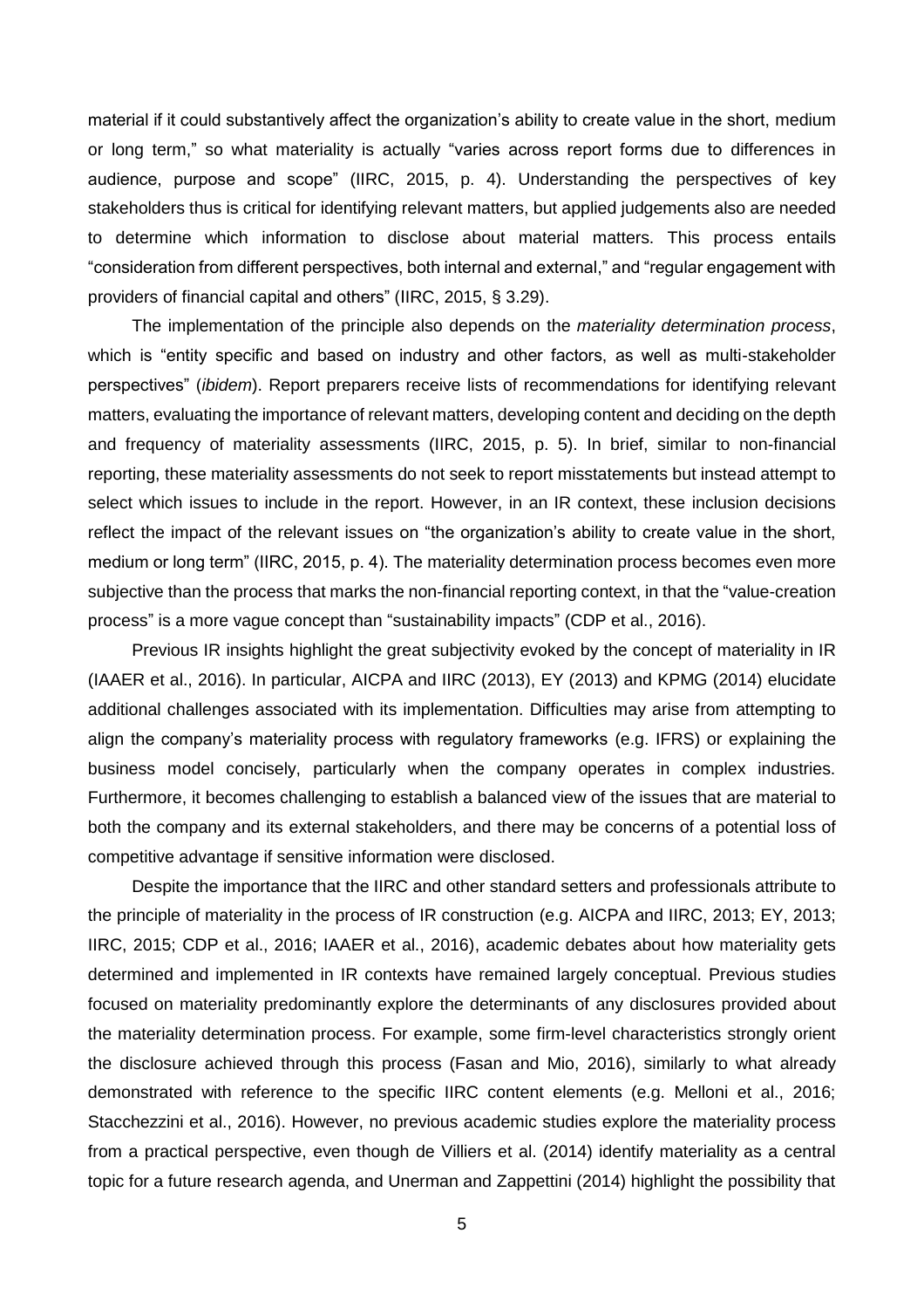companies use materiality to exclude negative information and rhetorically report an image of sustainability that differs from their underlying behaviour. This finding contradicts the IIRC requirement (IIRC, 2015, § 3.19) that the materiality process should be applied "to both positive and negative matters, including risks and opportunities and favourable and unfavourable performance or prospects. It also applies to both financial and other information." Materiality also may enable companies to set up different discourses to conform "to a new global reporting framework that is standards based, transparent, and comparable with others" (Higgings et al., 2014, p. 1107). In their investigation of the internal mechanisms mobilised by Australian early adopters of IR, Stubb and Higgings (2014, p. 1083) reveal that these companies are changing the materiality process by focusing on "fewer, more strategic issues rather than lots of issues that are, for example, covered by the GRI."

Despite these arguments though, there is a continuing shortage of IR research aimed at opening the "black box" of the process by which materiality gets defined and implemented in practice. The present paper aims to fill this gap, in response to the exhortation to "continue to discuss, dissect, deplore and generally 'look before and after and pine for what is not' in this matter of materiality" (Holmes, 1972, p. 44).

# **3. Materiality as a social construction: theoretical frame**

# *3.1. Searle's theory of institutional reality*

 $\overline{a}$ 

The idea that accounting is a "social construction" is well developed in accounting research that adopts a critical/interpretative stance (Hines, 1988; Beattie, 2014; Boele and Kemp, 2005; Eccles and Krzus, 2014; Eccles and Youmans, 2016). Starting from this idea, various accounting scholars have elucidated ontological and epistemological perspectives that might be adopted to interpret accounting reality (e.g. Morgan, 1988; Mouck, 2004; Mattessich, 2009; Lee, 2006 and 2009; Barker and Schulte, 2017). In analysing the potential of these perspectives, such scholars acknowledge the general failure to address related, practical issues. For example, Mouck (2004) demonstrates that financial accounting representations often are characterized as epistemologically objective facts, despite their ontologically subjective mode of existence. Lee (2009) criticizes standard setters (i.e. FASB and IASB) for neglecting both ontological and epistemological dimensions of accounting representations, and Barker and Schulte (2017) reject the fair value measurements (FVM) in IFRS, noting that fair value is unknowable for some assets.<sup>2</sup>

These studies mainly draw on the theory of institutional reality proposed by John R. Searle (Searle, 1995, 2010), who notes that *social institutions*, unlike "brute" facts (i.e. physical or chemical events that exist irrespective of human preferences, evaluations or moral attitudes), exist and

<sup>&</sup>lt;sup>2</sup> Specifically, Barker and Schulte argue that the new IFRS pertaining to FVM neglects the "ontological variation" of fair market values, though "there is epistemological objectivity [...] in the wording of the accounting standards themselves" (p. 66), so determining accounting representations is in direct contradiction with market participants' perspective, which is what the IFRS solicits.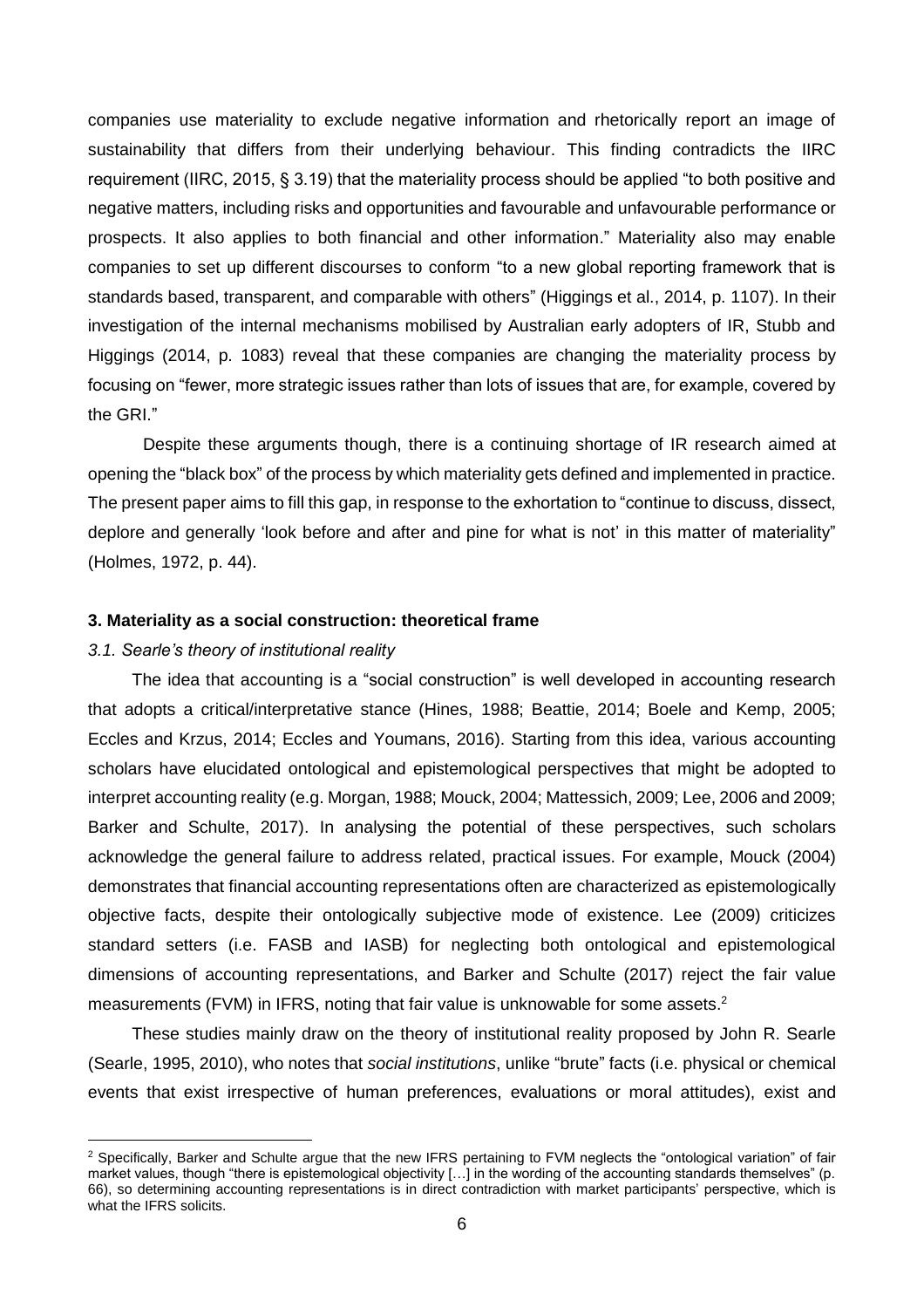influence the social world only to the degree that their *meaning* is shared across their "audience," such that they "are things that exist only because we believe them to exist" (Searle, 1995, p. 1). In his ontological investigation of how social facts exist, Searle argues that three elements are necessary to account for devising a social reality: assignment of function, collective intentionality and constitutive rules.

First, social institutions are socially constructed by humans who *assign them a function*. They are built to serve this function, and they only "exist *relative to the intentionality of observers, users, etc.*" (Searle, 1995, p. 9). Paraphrasing Searle (1995, p. 23), materiality participates to the constitution of social world to the extent to that it "*symbolize[s]*, *represent[s]*, *stand[s] for*, or – in general – to *mean* something or other." It then follows that the materiality principle exists only to the extent of the meaning attached to it. A definition cannot cause materiality to affect social life; such an impact requires the assignment of meaning, even beyond its formal definition. In implementing the focal principle, report preparers must project a meaning onto the principle, and then by sharing this meaning, they can construct it socially.

Second, the implementation of the principle requires people to work together to assign the meaning that constitutes its function, which implies the need for *collective intentionality*. An intentional state can be shared with the related states of other members of the group, which indicates a precondition of cooperative behaviour. As explained by Barker and Schultze (2017, p. 58), "what the collective is *trying* to do is a question of … social outcome that the collective is seeking to bring about."

Third, because of the immaterial nature of concepts (Searle, 1995; Kallinikos, 2012), their function is never an intrinsic property of the concepts themselves. They deserve *constitutive rules* exerted through "status function declarations," such that "[A]ll human institutional reality is created and maintained in existence by status function declarations" (Searle, 2010, p. 13). A concept serves a function to the extent to that the collective declares and accepts this function.

Although the materiality principle has been interpreted as a social construction in accounting research (Carpenter et al., 1994),<sup>3</sup> no previous studies draw on Searle's concepts to explore how the materiality principle might be implemented in the process of IR preparation.

#### *3.2. Eccles and Krzus's framework for analysing IR materiality*

 $\overline{a}$ 

The application of Searle's theory of institutional reality (Searle, 1995; 2010) to study the implementation of the materiality principle in an IR context also requires investigating how preparers collectively come to share a meaning and implement this principle. The existence of multiple definitions, along with a lack of detailed guidance, makes materiality "malleable" (Edgley, 2014, p. 255). How the principle is implemented in practice cannot be defined *ex ante*. Rather than struggling

<sup>&</sup>lt;sup>3</sup> In their study of the relationships between materiality judgements and audit firm culture, Carpenter et al. (1994) show that materiality is a social behavioural phenomenon that relies on the social interaction among practitioners involved in implementing the principle. However, they do not apply Searle's theory of institutional reality.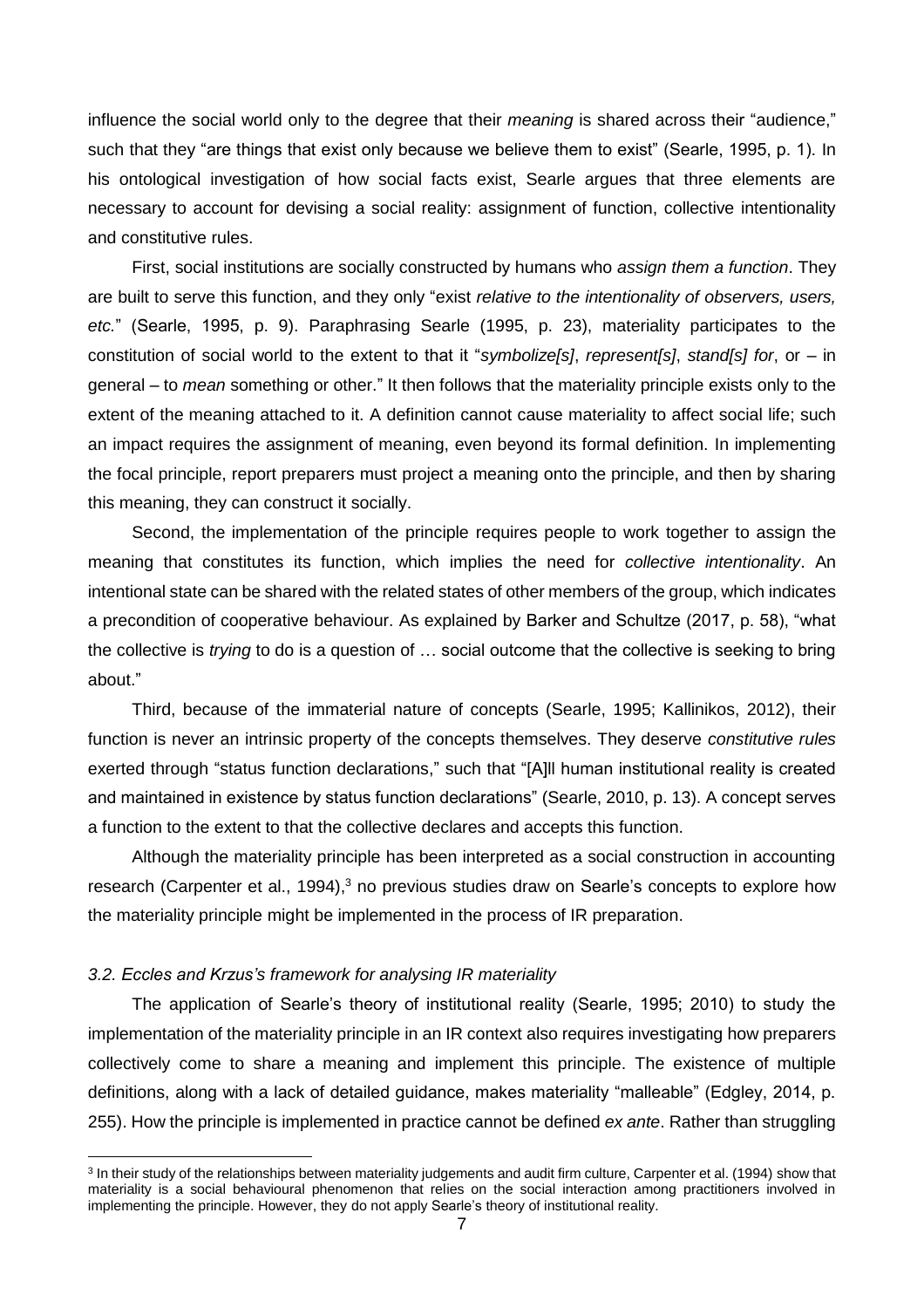to produce an ultimate definition of materiality then, perhaps the goal should be to determine how preparers exercise their judgment to determine what is material, on a case-by-case basis (Eccles and Krzus, 2014).

Corporate practitioners already are involved in this materiality determination process, such as chief financial officers (CFOs), IR managers and staff and members of the sustainability or financial reporting departments (Eccles and Krzus, 2014). Senior managers and those involved in corporate governance also primarily assign meaning to the materiality principle, and the board of directors ultimately has the responsibility for making this determination (Eccles and Youmans, 2016). Various stakeholders may be consulted and participate in the process of defining what topics are material for IR; the company, together with its board of directors, "makes the ultimate decision as to what is material … it exercises judgement as to what is both important and relevant to the user audience, and of equally symbolic importance, what is *not* relevant or important enough to report" (Eccles and Krzus, 2014, p. 128). That is, a company forms its own view of what is material for its stakeholders, even though each stakeholder may have a different understanding of what is material and what is not. The company socially constructs a sense of what it thinks its stakeholders' view is. The company's IR preparers—herein, organizational members involved in deciding the content and effectively drafting the IR—thus collectively come to attach a meaning to materiality that reflects and serves to implement their idea of what IR is and who the (most important) addressees are (Eccles and Youmans, 2016).

The social construction of this materiality therefore relies on both *who*, within the company, actively participates in constructing the meaning of materiality, as well as *to whom* this information is addressed. The relevance of these actors confirms accounting's "ontologically subjective mode of existence" (Barker and Schulte, 2017, p. 58) and suggests the need to investigate the epistemological dimension of the meaning of materiality—that is, the process through which this meaning gets collectively shaped. According to Eccles and Krzus's (2014, p. 121) framework for analysing IR materiality, two key questions should be directed to integrated reporters, to detect their social construction of materiality:

- *Who participates in the materiality determination process?*
- *Whom do the institution's agents plan to address when they determine which issues are material and which issues are not?*

# **4. The company and its IR**

The current empirical analysis of the meaning of materiality in an IR context is based on a qualitative analysis of *Assicurazioni Generali* (hereafter, *Generali* or the company), one of the biggest insurance groups in the world and the top firm in Italy. *Generali* is headquartered in Trieste, but as a multinational group, it is present in more than 60 countries, encompassing a history of more than 200 years, 430 companies, 500 billion euro in assets and nearly 76,000 employees. Its business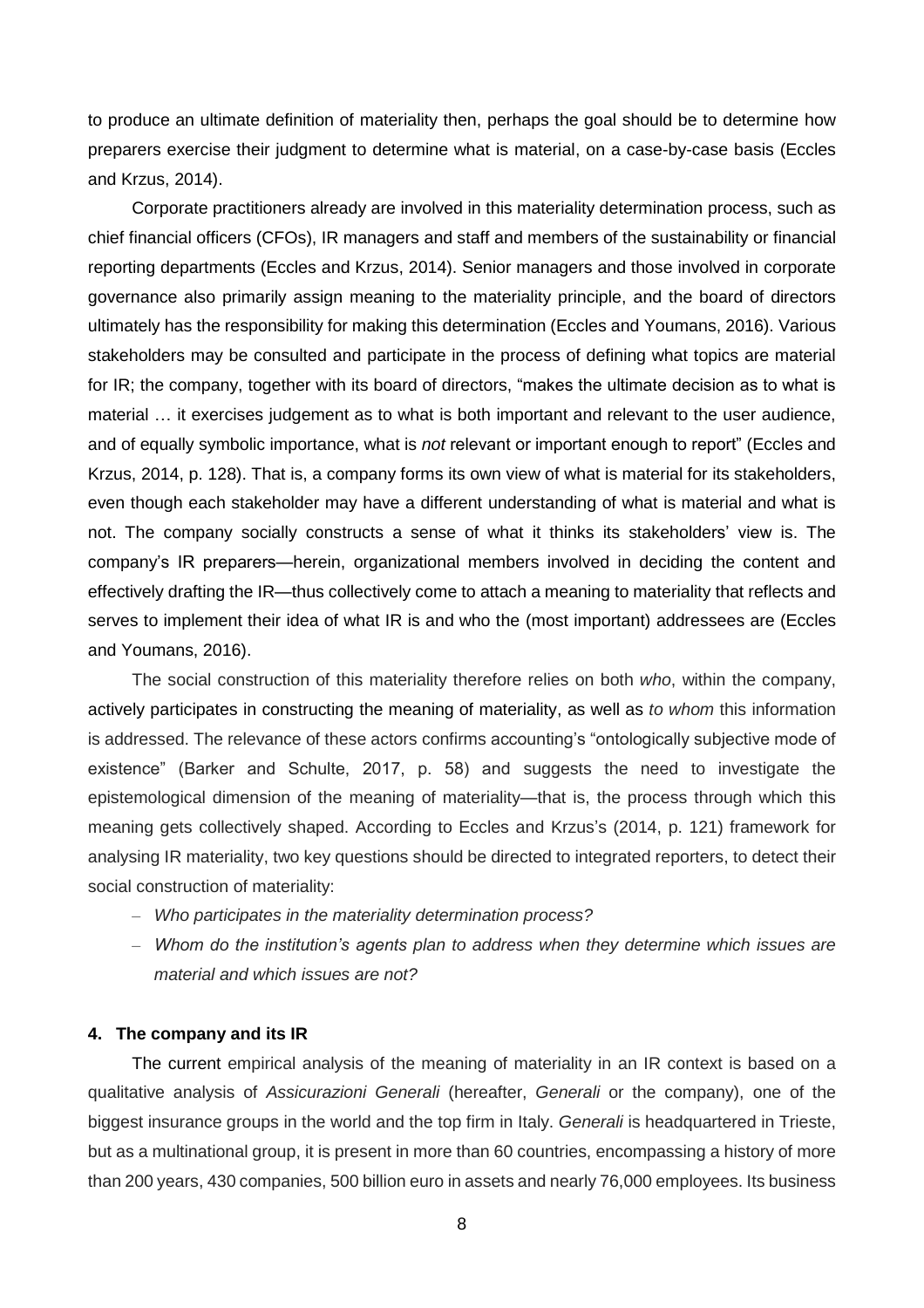activities include life (savings, family protection, unit-linked policies) and property and casualty (car, home, accident, health) insurance products. Its engagement in IR started in 2012, when it joined the three-year IIRC pilot programme launched in September 2011. Its first IR was dated 2013; since then, *Generali* has published four IRs (2013, 2014, 2015 and 2016). It also has expressed its commitment to implementing integrated thinking and reporting, embracing several IIRC initiatives aimed at sharing best practices and experiences with IR (e.g. IIRC Business Network, IIRC Insurance Network, national Italian network).

Since its first IR, *Generali* has integrated IR information in the management report section of its annual financial report. The IR thus includes sections that comply with (mandatory) financial reporting regulations (e.g. consolidated financial statements, notes), as well as sections that provide additional (voluntary) information, in line with IIRF requirements (e.g. "Our group," "Outlook"). The details on the implementation of the IIRC materiality guiding principle appear in the "Notes to the management report." *Generali's* approach can be summarized as follows: "In accordance with the materiality principle, the report should only disclose information to explain to providers of financial capital how an organization creates value over time" (IR 2013, IR 2014). However, the company also recognizes that matters that significantly affect its ability to create value over time are connected to different stakeholder categories, such that "value is created by focusing on the following primary stakeholders: the financial community, its people, clients, sales force and regulators" (IR 2014; see also IR 2013 with slightly different wording). It further specifies that "in order to identify material matters, Generali relied on strategic management control tools, such as the strategic plan and the Quarterly Business Review."

#### **5. Method**

The data for the analysis mainly were collected through interviews with IR preparers. The authors conducted 14 in-depth, semi-structured interviews with *Generali* top managers, middle managers and staff members. As Table 1 details, the interviews included all members of the IR hub, the general managers and group CFO, a foreign subsidiary CFO, the group investor relator and the group communication manager—that is, the key actors involved in the process of IR drafting, approval and communication. By interviewing some IR hub members two or three times, different but complementary aspects of how the principle of materiality gets implemented in the context of the IR could emerge, as detailed next.

All the interviews took place between September 2015 and January 2017, and they either were taped or summarized in detailed notes, depending on the interviewee's preference. The meetings took place at the company's headquarters or the authors' university; some interviews were conducted by phone. The authors also observed these participants during IR presentations to various panels (e.g. IIRC insurance network meetings, university lecture, public events) and interviewed them before or after these events. All the interviewees were previously informed about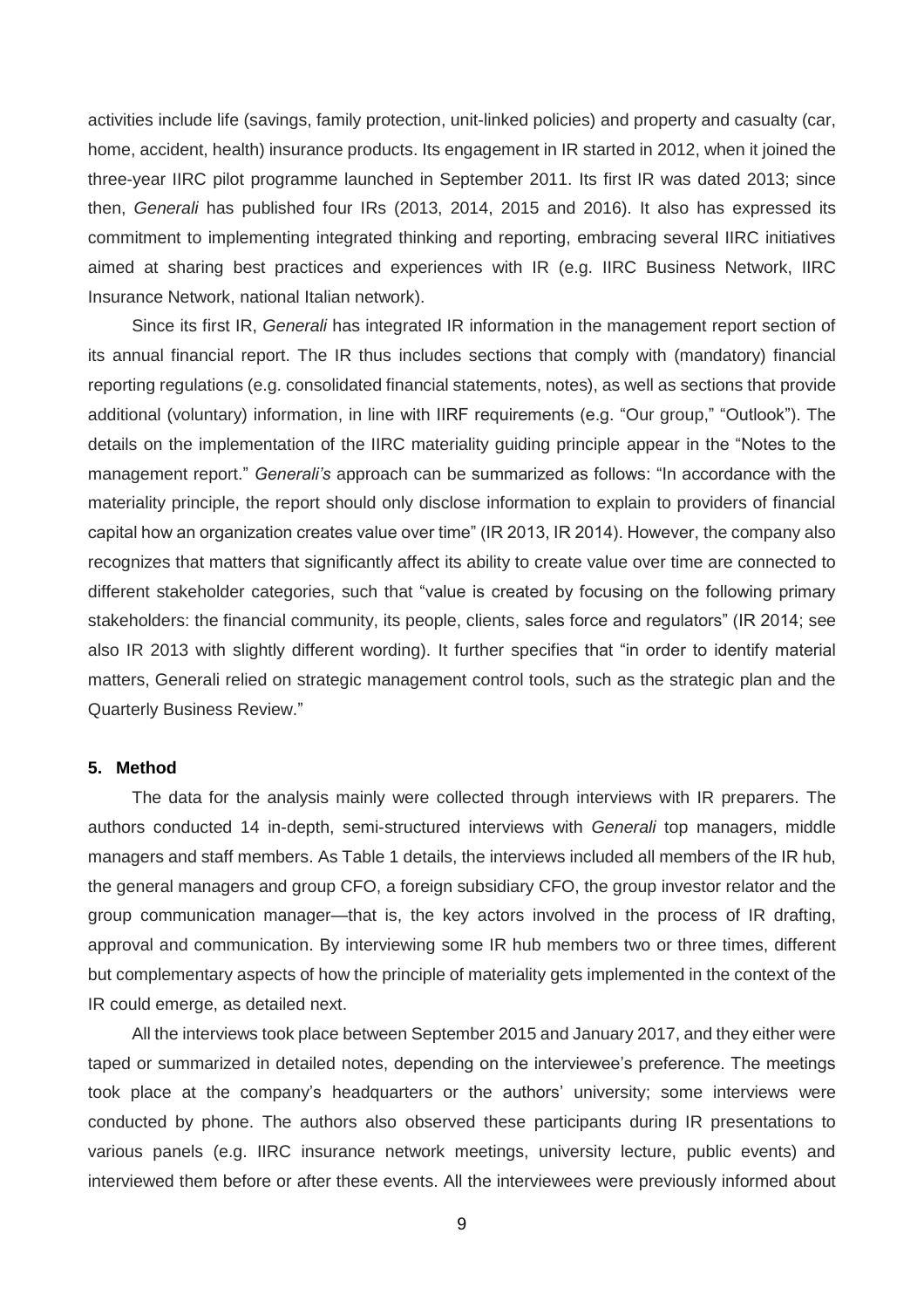the general aim of the research and ensured that their privacy and anonymity would be carefully protected.

| <i>Informant</i>               | Duration (minutes) | Number of Interviews |
|--------------------------------|--------------------|----------------------|
| Head of the IR hub             | 80 60 70           | 3                    |
| Head of the group IR framework | 40 40 60           | 3                    |
| IR staff 1                     | 75 40              | 2                    |
| IR staff 2                     | 65 40              | 2                    |
| General manager and group CFO  | 90                 |                      |
| Foreign subsidiary CFO         | 50                 |                      |
| Group investor relator         | 40                 |                      |
| Group communication manager    | 40                 |                      |
|                                |                    |                      |

**Table 1. Informants, duration and number of interviews**

The interviews sought a clearer understanding of how the principle of materiality is implemented in an IR context. Drawing on previous studies (Eccles and Krzus, 2014), the initial questions asked about who in the company actively participates in identifying material issues and to whom the material information is addressed. More direct questions also covered how they interpret materiality and how this interpretation has evolved over time (see Table 2 for some example questions).

- *What is your role in company? How long have you covered your current position?*
- *Who is the primary audience of the IR?*
- *Do you follow the IIRC framework when preparing the IR?*
- *Who participates in the process of IR preparation?*
- *How do you participate in the process of IR preparation?*
- *Who participates in the materiality determination process?*
- *How do you participate in the materiality determination process?*
- *Whom does the company address when it determines which issues are material?*
- *Has the materiality determination process changed over time?*
- *What does materiality mean in the IR context?*
- *Has the meaning of materiality changed over time?*

#### **Table 2. Examples of questions asked during the interviews**

For the content analysis of the interviews, transcribed in their original language (English or Italian), the coding categories were generated on the basis of the Eccles and Krzus's theoretical framework and then discussed among the authors, as suggested by previous studies (Strauss and Corbin, 1990). One category served to capture who is involved in the materiality determination process, while a second category was used to detect to whom the material issues were addressed. In each of the two categories, we distinguished further among different actors: members of the IR hub, employees, the board of directors, the strategy office, customers, the CFO, the CEO,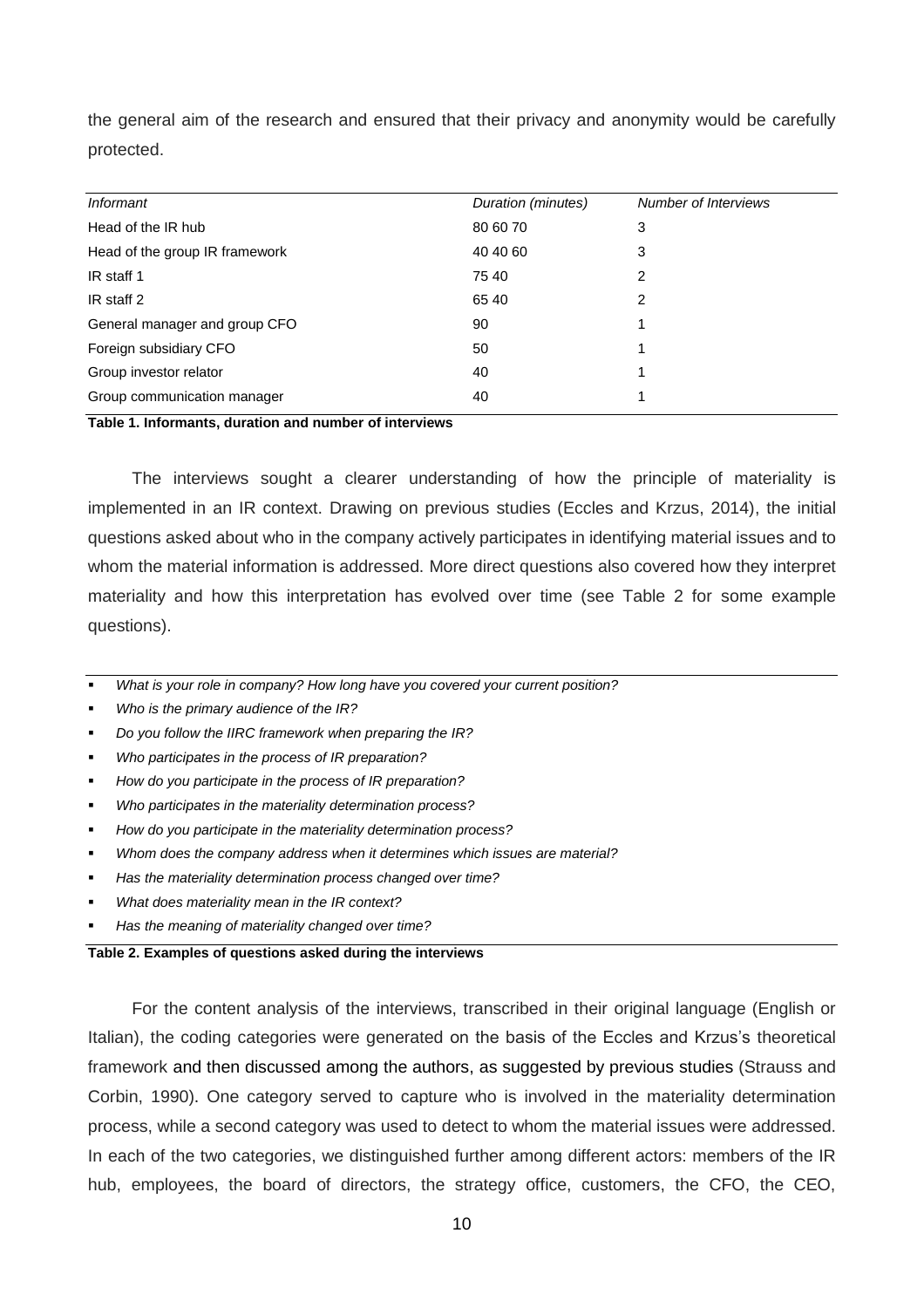debtholders, shareholders and financial analysts. A third category captures specifically the quotes about the meaning assigned to materiality by *Generali*'s staff. We used this category when interviewees unveil their interpretation of the materiality principle, what is the function of materiality in the construction, and examples of the practical implementation of this principle. In addition, we embedded in this category details of how *Generali*'s staff discussed and shared the meaning assigned to the materiality principle across the company. Finally we also coded quote that refer to the relationship between the materiality principle and other IIRC guiding principles underpinning the preparation of the IR. Each interview was coded by all three authors, who then discussed the results of the coding; no substantial differences arose in this process.

#### **6. Findings**

#### *6.1. Who participates in the materiality determination process?*

The process of IR preparation is managed by the so-called Group Integrated Reporting & CFO Hub (hereafter, the IR hub or IR team). This team comprises four members: IR manager (i.e. head of the IR hub), IR middle manager (i.e. head of the Group IR framework) and two IR staff members, one of whom is also part of Group Social Responsibility team (IR staff 1) and another who works exclusively for the IR hub (IR staff 2). The head of the IR hub reports directly to the group CFO.

The IR preparation process benefits from work done from those in charge of defining the strategy. According to the head of the Group IR framework, the strategy team works closely with top management to define new strategies, such that the strategic priorities are set by top management, in collaboration with managers working at different levels, including the chief marketing and chief insurance officers. The strategic priorities identified then are summarised in a PowerPoint presentation that *"*represents an actual report as there are more than 400 slides" (IR staff 2) and that sheds light on strategic priorities and all the actions that should be implemented by the group and the business units to achieve them, such that "the chairman of the Group is very clear on this aspect: what we need to do is to implement the strategy and nothing else" (head of the Group IR framework).

The official communication of the group's strategy takes place during Investor Day. Although many contacts take place between the IR hub and the strategy team before this date, the IR hub waits for this particular day to learn what can be published in the IR. The actions identified during this formal presentation are those that the IR hub reports. Furthermore, the themes of the strategic plan announced at Investor Day reflect the identification of which lines of action the group plans to pursue. These lines of action also get reported in the IR. That is, the strategic priorities already have been defined by the strategy team, and the IR hub's role is to report on them: "We are the last part of the process. This is the best thing because we do not have to invent things to write into the report! It is exactly the opposite: the management has defined the strategic pillars, then we have to report on them" (head of the Group IR framework).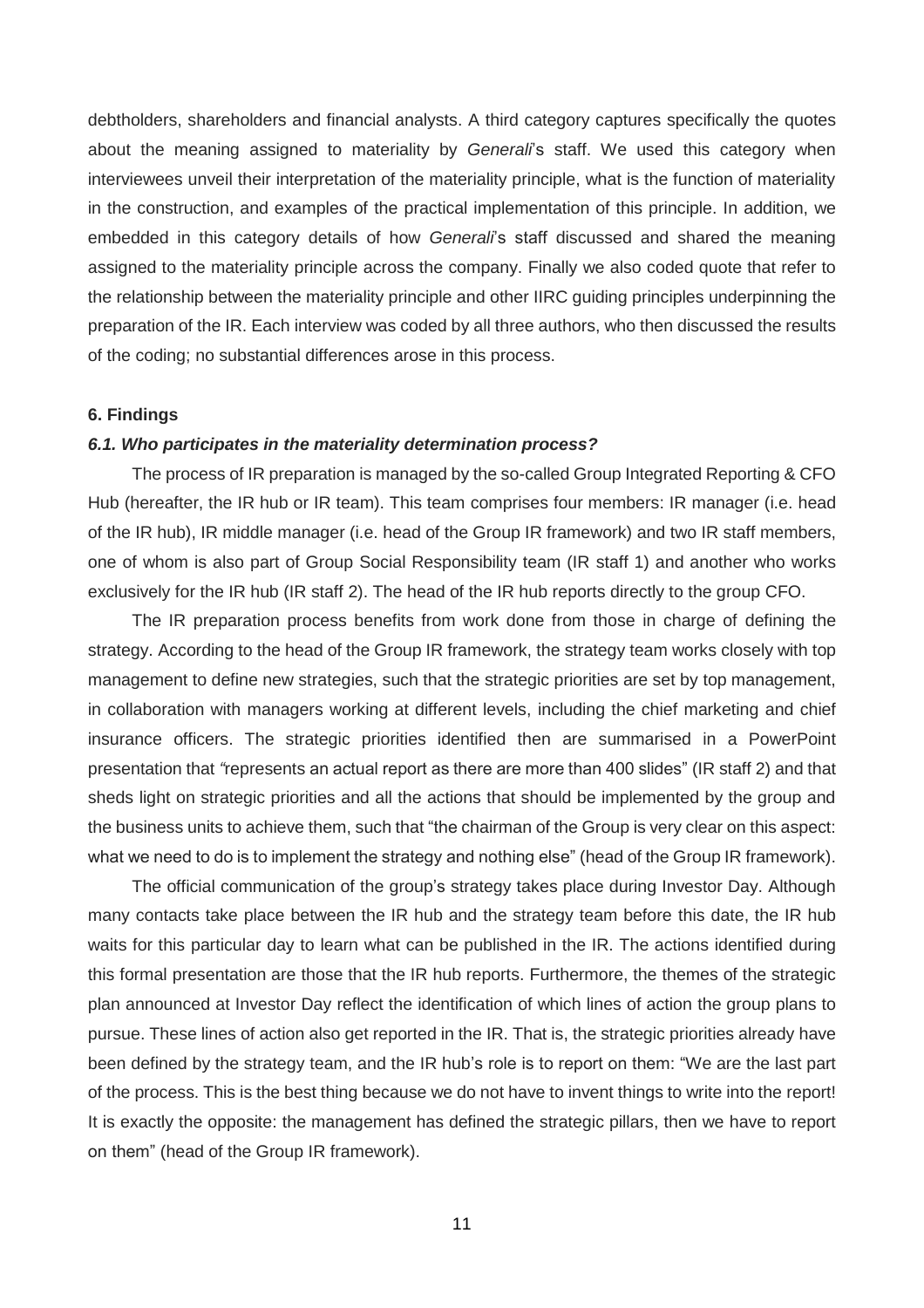In accordance with the Investor Day presentation, the IR hub contacts different offices that contribute to the definition of strategic priorities, asking for additional information. It then prepares a first draft of the report and shares it with the CFO, asking for feedback and further directions. This discussion determines the selection of what to include or not, though the first draft does not include the numbers that ultimately will be in the financial statements, such that "it is disconnected from the specific annual performance in terms of premiums, revenues, operating income, net income as we usually prepare it later (before Christmas)" (head of the Group IR framework).

Once the CFO has approved this report, a second draft goes to the CEO and president, who may provide further feedback. During its meeting with the CFO, CEO and president, the IR hub outlines the contents of report and whether any additional information might be necessary. The goal is to attain "calibration of the message embedded in the document" and "an activity of refinement, consisting of removing the emphasis on some initiatives and adding more focus on others" (head of the Group IR framework). This discussion may prompt significant changes in the content of the report. For example, the head of the Group IR framework reports that in 2015 the president suggested a stronger emphasis on innovation activity, so the document was revised to incorporate this feedback. Finally, the IR is ready to go for board approval, once the financial statements are available and can be included.

Following the publication of the report, the IR is shared internally, and the IR hub starts internal feedback collection. In 2015, the report was submitted to group employees as well as employees of two operating companies, one in France and one in Italy. It organized workshops and work groups, involving more than 100–150 people, in an attempt at obtain suggestions about what should be included in the IR, according to the employees.

Additional inputs come from external stakeholders, such that "The first feedbacks are asked of the investors" (IR staff 2). Insights gained during external presentations (e.g. conferences, seminars) also might be implemented, such as when a student participant in a seminar delivered at an Italian university commented about the lack of information about the history of the group, leading to the addition of a new paragraph ("Our history") to the subsequent IR (i.e. IR 2015).

Regarding the evolution of the process over time, the selection of what should be included in the IR has become less prominent. Compared with the first IRs, the current IR (2016) asserts that no material was produced anew, in that it used only material provided by other offices. In contrast, in 2014, the selection activity was far more prominent, in the effort to decide what to put in the IR, whereas *"*this year a good job has been done by the strategic office as we have found the information needed almost ready" (IR staff 1). The IR hub therefore focuses more on converting the PowerPoint presentation into text. As the head of the Group IR framework reports, the IR content was selected by the strategic team, but the IR hub presents the PowerPoint content in narrative and graphic form, so it required some additional information from the strategic team.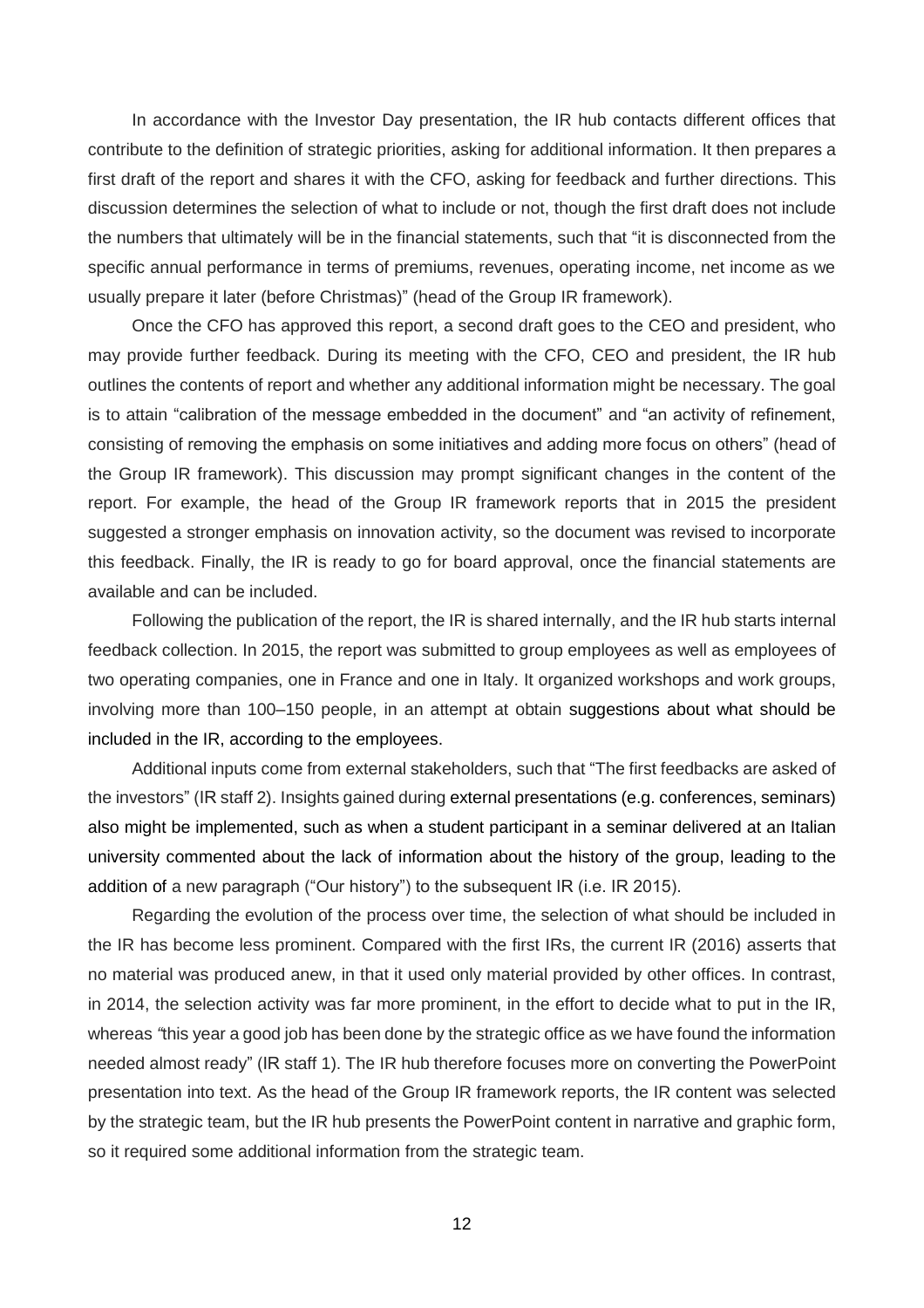Furthermore, the IR hub activity is progressively benefiting more from the work done by other offices, possibly in light of the greater awareness overall of what IR is and what information is needed to draft the report, such that in "the Integrated Thinking and Reporting process we are just the final piece in the report preparation" (IR staff 1). Members of the IR hub thus note that they are more concerned about stimulating internal offices that perceive distance among themselves to work together in support of the IR preparation.

# *6.2. Whom do the institution's agents address when they determine which issues are material?*

According to *Generali*, the IR is an instrument primarily directed toward external users, to improve communication with external stakeholders and meet the information needs of capital providers. It is thus not surprising that "the main sponsor of IR is the Investor Relator" (Group CFO and General Manager). According to this actor, investors are the primary users of IR, because they look for information to understand if they should invest or not in our company."

Yet among capital providers, different categories exist, and they develop distinct expectations and information needs. Debtholders seem to be the most interested recipients of the IR (Group CFO and General Manager), and compared with shareholders, they are more interested in corporate strategy and particularly any actions that may risk losses. Debtholders thus tend to use the information provided in the financial statements, such that "they read the annual report from A to Z and ask specific questions on it…. I remember that one day, a particular debtholder approached me with the IR completely underlined" (Group CFO and General Manager). Shareholders and financial analysts also use the IR though. The foreign subsidiary's CFO claims that "financial analysts do not limit their analysis to the numbers presented in the financial statements, but seek further information from the management related to those numbers." Additional users from the financial community include rating agencies and regulators (e.g. Solvency II Supervising Authority). Finally, *Generali* considers customers and suppliers potential users of the IR, but it also mentions journalists, noting that "with the IR it is easier to explain what we are doing in the short, medium and long run and in strategic terms" (Group Communication Manager).

*Generali* asserts that this focus on external stakeholders does not preclude the appeal of the IR for internal stakeholders. Even if capital providers are the primary audience, the IR aims to communicate with current and potential employees too. With reference to potential employees as an IR audience, the Group Communication Manager asserts that young university students looking for information about the company should be interested in its IR, because by reading it, "you may gain a complete idea of the company and in a short time."

# *6.3. The meaning of materiality in the IR context*

Drawing on Eccles and Krzus's (2014) framework for analysing IR materiality, based on "who" and "to whom" questions, this section outlines some inferences about what materiality means to IR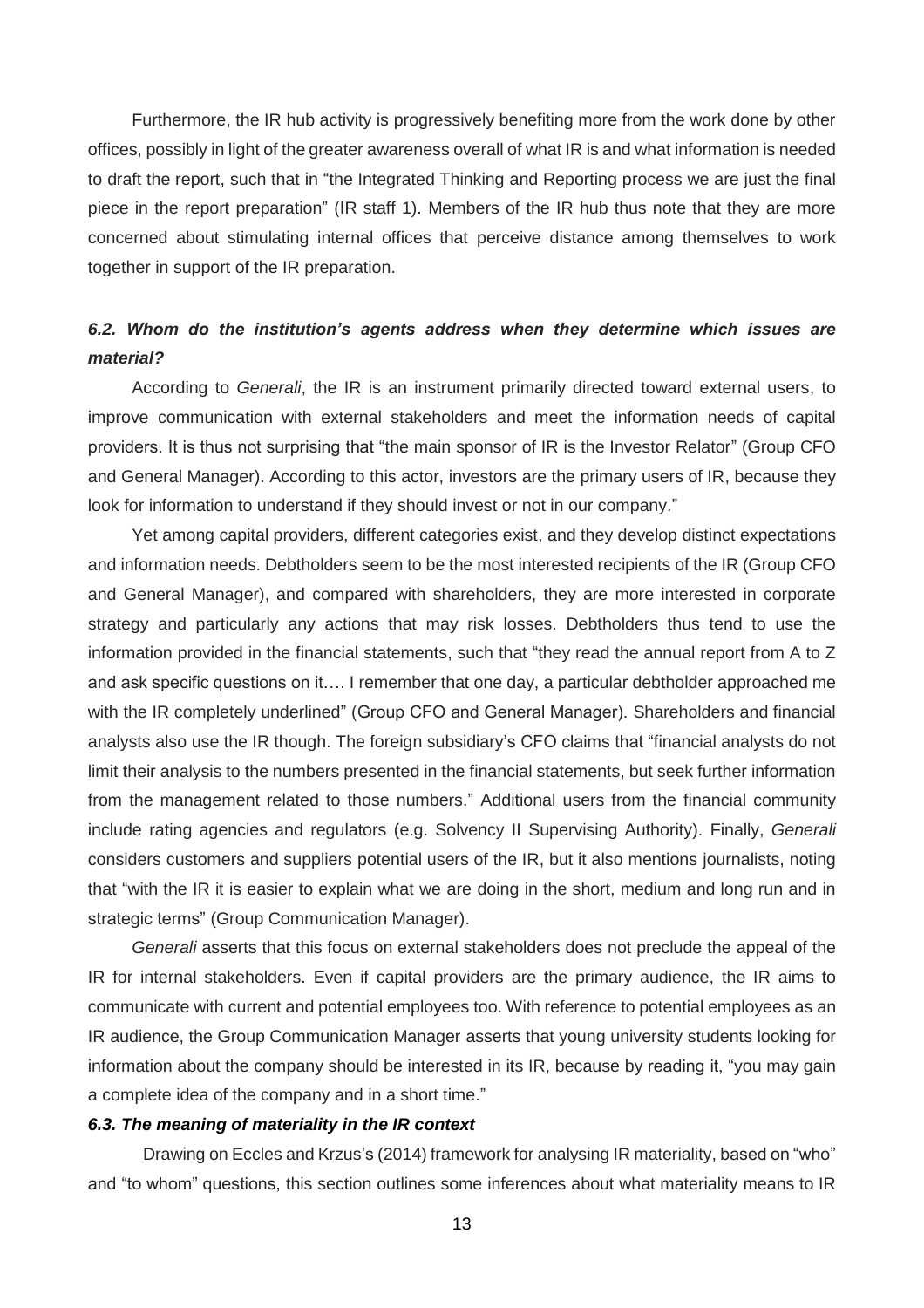preparers. The pertinent evidence reveals the specific meaning of materiality assigned by *Generali* actors involved in the process of IR preparation.

At *Generali*, materiality means strategy. All members of the IR hub claim that the strategy guides them when they determine IR materiality content, such that a strategy basis defines "what deserves to be included in the IR" (IR staff 2). Any actions needed to achieve strategic objectives thus should be included in the IR. If any projects are not directly related to the strategic objectives, they still may be important but not sufficiently material to be included in the IR.

Strategy has always been central to the document, since the first IR in 2013, such that "Since our first IR, we have assumed that materiality is equal to strategy" (IR staff 2). With the acknowledgment that it may represent a simplification, *Generali* has maintained this sense over time and still considers it an appropriate approach. The IR preparers thus refer to the group's corporate strategy, as established by the board of directors and publicly communicated at the Investor Day by the CEO, CFO and top management. The latest IRs (2015, 2016) even present the recently updated strategy for 2015–2018.

As the principal input for IR preparation, the strategy is public, with related documents available on the website. A specific section of the site refers to the Investor Day. In this sense, "we are lucky that since we began this journey we had a public strategy to communicate. In the past, it would have been more difficult because the group strategy used not to be public" (IR staff 1). As noted by the head of the Group IR framework, the current group strategy mentions the importance of customer relationships, so relationships with customers necessarily will be included in the IR*.* Another example is the importance of the brand, something new in 2016 with respect to previous strategies. The company thus has been working on how to include this information in its next IR, possibly in a new, specific section that did not appear in previous years.

In the IR preparers' view, materiality also relates strictly to the principle of conciseness, such that the IR is a document that is "concise by nature; for this reason only information that is really important should be included" (IR staff 2). The IR preparers stress that if additional information is needed, other documents can provide it, such as the sustainability report. In accordance with such referrals to other sources of information, the company currently is "trying to strengthen and be more explicit on the connection between IR and the materiality matrix exposed in the sustainability report" (head of the Group IR framework). The plan for coming years is to signpost any issue that is reported in the IR and also present it in the sustainability report. For example, if demographic change appears in the IR and the sustainability matrix, the IR will report that demographic change appears in the sustainability materiality matrix too, and vice versa. Thus far though, the IRs have not made any explicit mention to the materiality matrix, which seemingly reflects the goal of conciseness. The sustainability report can provide a more detailed explanation of that information that is reported, concisely and with a strategic view, in the IR. Therefore, when it comes to what materiality is in the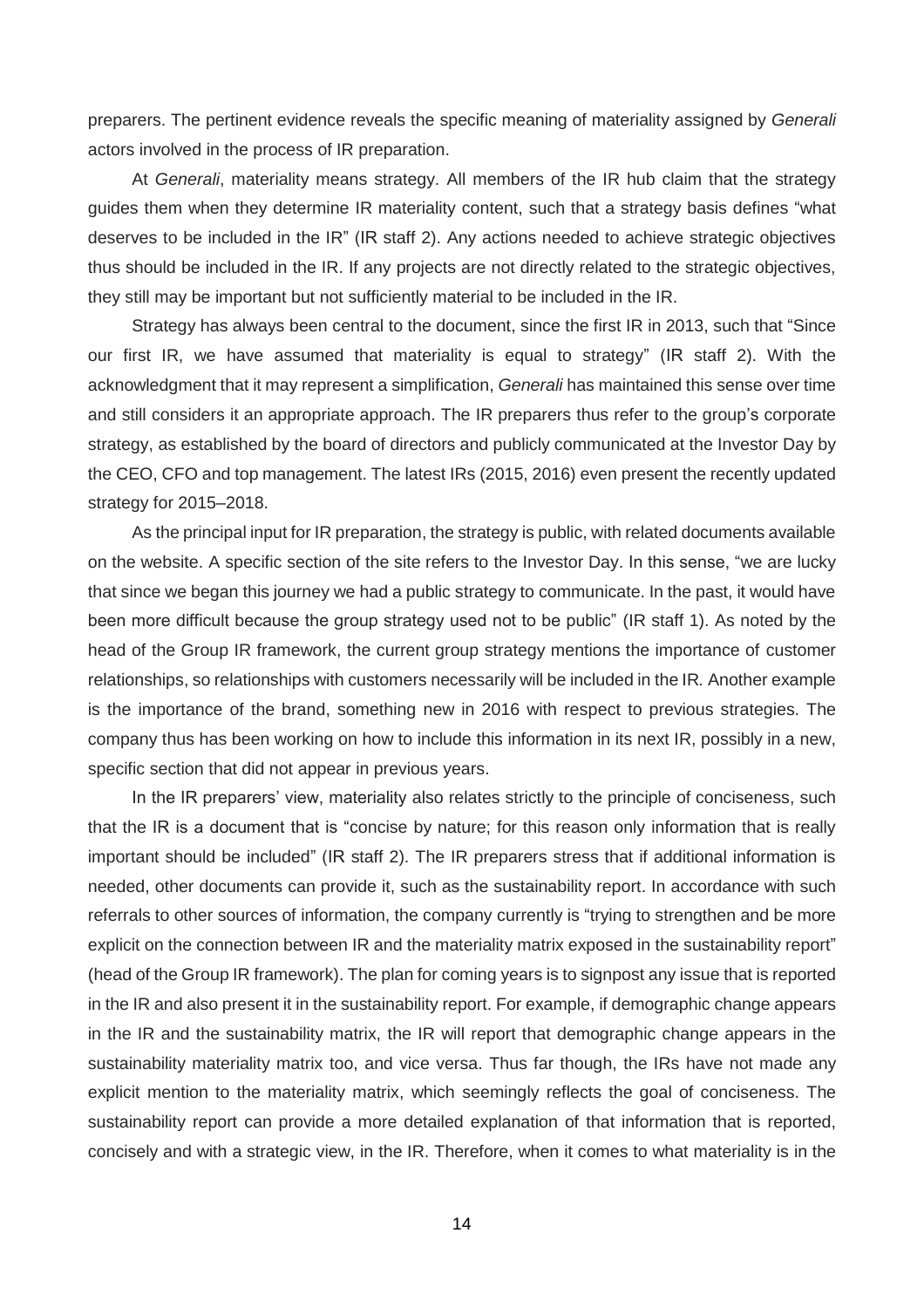IR, the concept is inextricably linked to strategy, and the IR is conceived of as an instrument for communicating corporate strategy, as it cascades across the group.

The adoption of *Generali* IR took place at a critical moment for the company, marked by major changes in the top management. Both the CEO and CFO changed in 2012, and the new top management actively sponsored IR to facilitate its adoption and preparation. A fundamental change in the corporate strategy also occurred following the new CEO's appointment, and the "IR has perfectly matched with the new CEO vision" (head of the IR hub). However, even the previous top management "was curious about IR" (head of the IR hub), and the previous CFO issued an exploratory mandate to pursue a better understanding of IR. As this fundamental step shows, "IR was already in the DNA of Generali although the advent and support of both the new CFO and CFO has allowed the IR to blossom" (head of the IR hub).

The meaning assigned to the materiality principle thus has been strongly influenced by the evolving company strategy and its willingness to communicate about this change through proper channels. All the interviewees indicated that the new top management perceived a growing demand among external stakeholders, and investors in particular, to know more about *Generali's* strategy and value-creation process—information that was not effectively reported in traditional financial statements. According to the Group CFO and General Manager, prior to IR, the annual report failed to provide readers with any representation of what the company was doing, other than reporting numbers, whereas the "IR could make the annual report intelligible" (Group CFO and General Manager) and explain value creation in the insurance industry, which can be difficult to understand. Finally, *Generali* perceived the need to communicate better internally: "We need to give a clearer, more transparent picture internally to favour engagement" (Group Communication Manager).

### **7. Discussion**

The IR preparation process in *Generali* takes the materiality principle into consideration and assigns it a specific meaning: What is material is what reveals the corporate strategy. An interpretation of materiality as a social construction helps clarify how this meaning gets constructed, as well as its role in the social world in which the IR was conceived, through the assignment of a function, a shared collective intentionality and constitutive rules (Searle, 1995, 2010).

The findings from this analysis reveal that new leadership wanted to communicate *Generali's*  renewed business strategy (and the related mission, main values and business model) and disclose financial information that could qualify the results of this strategy. As a consequence, it assigned a pertinent function to the IR and aligned the definition of materiality with its business strategy (Stubbs and Higgins, 2014). Because the IR was "invested in the ability of communicating the strategy in a way that meets expectations, and the strategy itself meets expectations" (Higgins et al., 2014, p. 1108), the board's and managers' efforts were accordant with the underlying idea.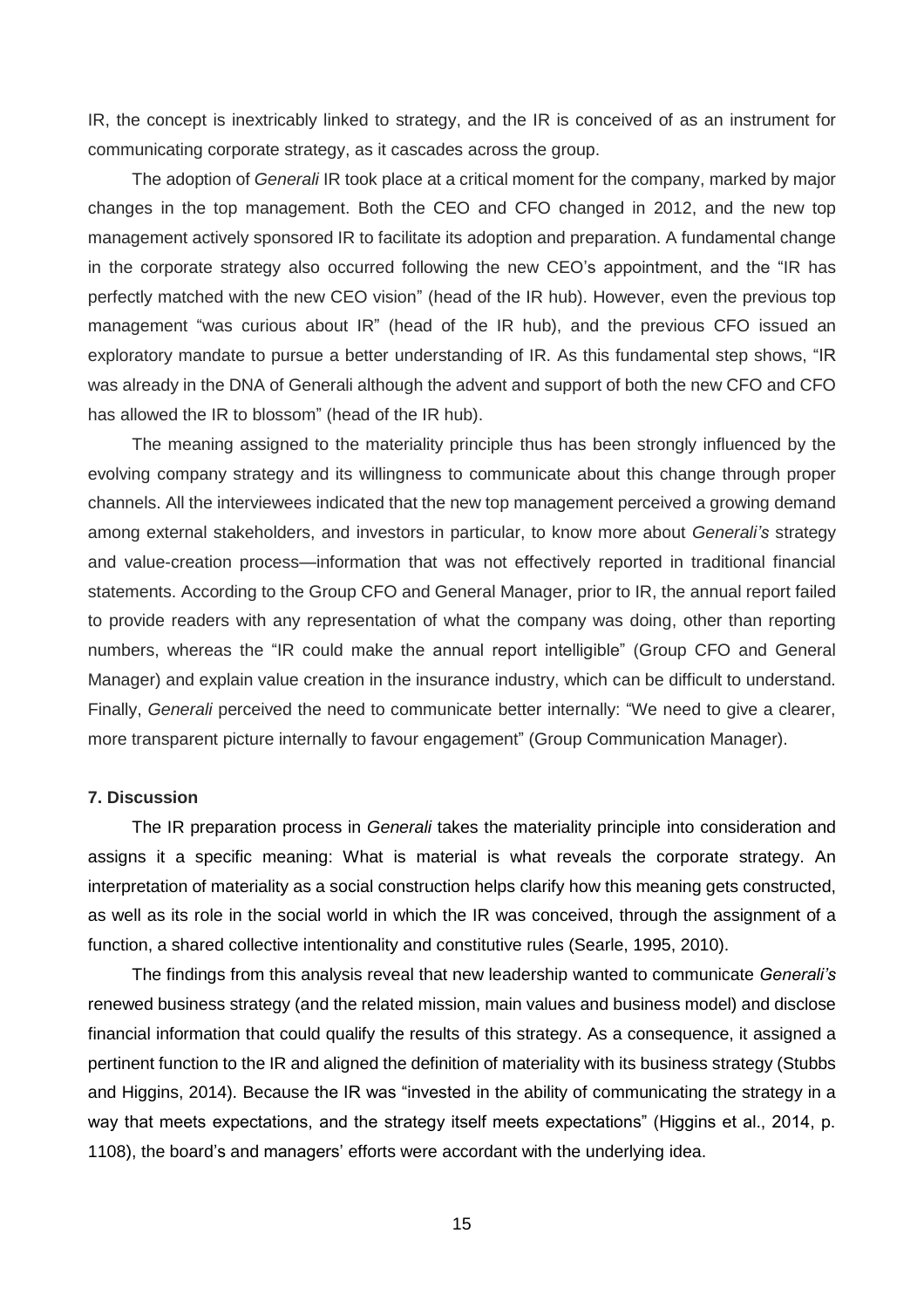The preparers also addressed the challenges surrounding the application of the principle (AICPA and IIRC, 2013; EY, 2013; IIRC 2015; CDP et al., 2016; IAAER et al., 2016) by making a "strong" subjective ontological choice (i.e. assign a strategy meaning to the materiality principle) that simplified the different possible solutions. Not only was the meaning of the materiality principle coherent with the IR framework, but it is simple, clear and exogenous to conventional financial reporting. The ontological choice thus cannot be taken for granted, even if supportive advice about materiality may be available from qualified entities (IIRC, 2013; IAAER et al., 2016). The choice entails addressing a theme that many companies avoid sharing with their stakeholders, but doing so enables them to meet the needs of actors seeking the deep insights available from more entityspecific, communicative and de-cluttered corporate reporting (Rowbottom and Locke, 2015). In this sense, the significance assigned to the materiality principle is even stronger, in terms of the role of IR within *Generali's* corporate reporting: It is not to provide a simpler or more attractive form (i.e. more concise, freer from "narrow" schemes) to the non-financial subjects that also appear in social, environmental or sustainability reporting, nor was it to exclude reporting on issues on which the company performs poorly (Stubbs and Higgins, 2014, p. 1084). *Generali* prepares its IR in a sector (insurance) that already provides specific information in financial reports (and other corporate documents) but that is less familiar to many investors who usually work with industrial or commercial sectors. Even if investors recognize that the sector offers good opportunities, they may be uncomfortable because they lack a deep comprehension of where an insurance company is heading, how to interpret its results and how to assess its strategy in terms of those results.

In response, *Generali's* IR preparers apply the materiality principle intentionally, to explain what is relevant and fill the gap, thereby helping people less familiar with the industry a clear sense of its strategy. That is, the IR provides fuller consciousness to people who already have invested in the company or are considering doing so. Debt owners may be interested in the strategy just to check the financial sustainability of their debtor (they rarely earn returns solely on the basis of different strategies), but the preparers want to link the information usually provided in financial reports with the company's strategy.

Accordingly, the company developed a constitutive rule (Searle, 2010) that appears unusual in the insurance sector: It replaced the traditional management commentary at the start of financial reports with its IR. Therefore, *Generali* is convinced that even the conventional significance of reporting might change, through the *meaning* of the materiality principle embedded in the IR. The preparers do not just respond to but also create the very possibility of such purpose (Searle, 1995). As an epistemological choice, they also trust that by giving materiality a strategy meaning, they can satisfy the knowledge demands of investors and stakeholders in the new social world, so IR is complementary to traditional financial reports. That is, the IR can satisfy the important need expressed by the board to reveal the corporate strategy, but it also can transform traditional forms of reporting by connecting financial information with strategy. In contrast with traditional forms of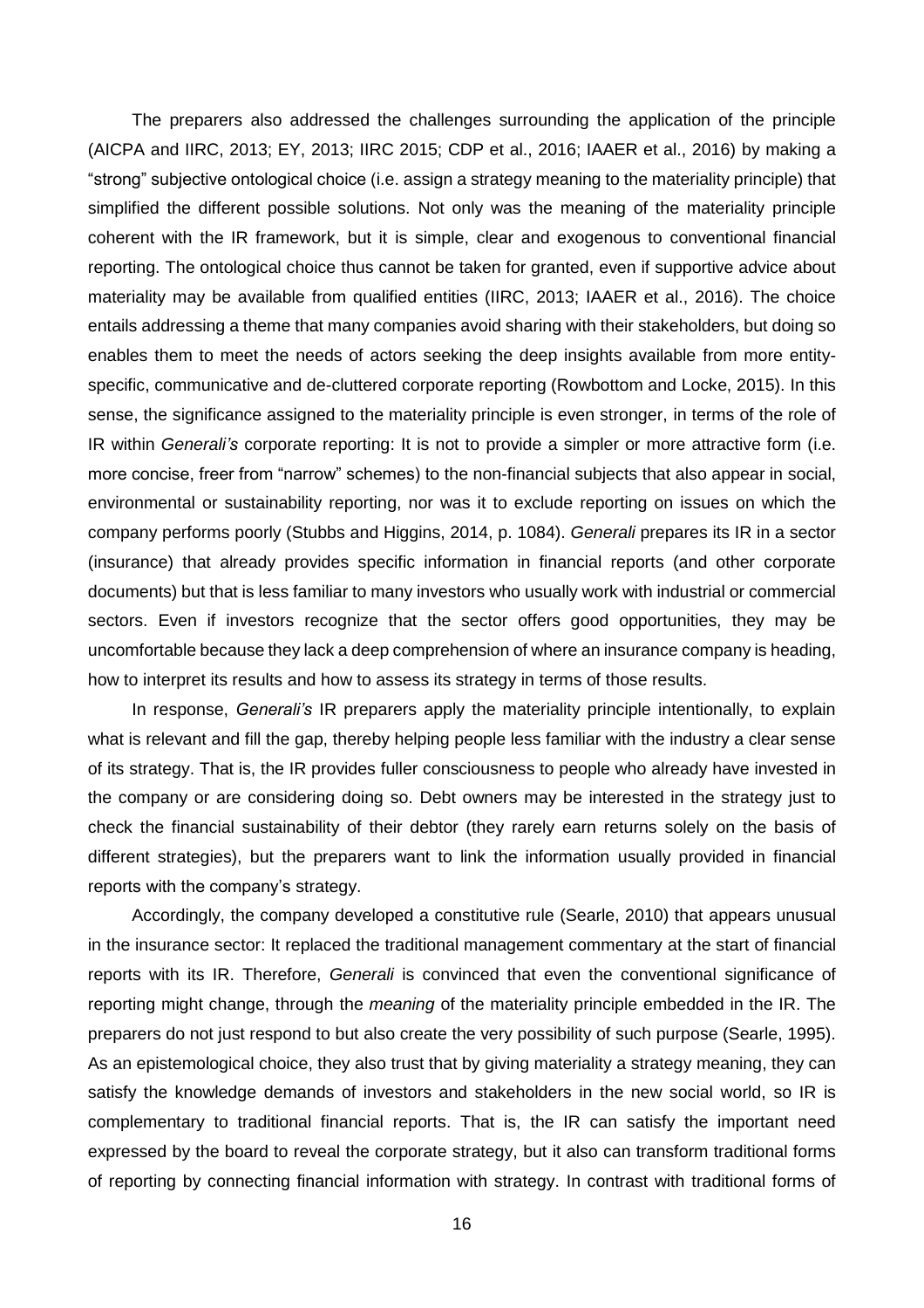reporting (Brennan and Grey, 2005), the meaning of the materiality principle goes beyond the "narrow myopic lens" (Edgley, 2011, p. 23) that characterises many reporting choices.

The other constitutive rule for implementing the materiality principle consists of selecting what to insert into the IR, not deciding which immaterial information to exclude, as is typical of financial reporting (Berstein, 1967; Brennan and Gray, 2005). The materiality determination process attempts to establish content that might have an influence on the firm's capability to create value in the short, medium and long terms (IIRC, 2015), identified by *Generali* as its strategy. This aspect differs from establishing thresholds to limit the magnitude of misstatements. By giving a strategy meaning to the materiality principle, the process is carried out by actors who believe in and embrace a shared intentionality (Searle, 1995, 2010).

The assignment of a function to the materiality principle is relevant for the ontological choice but also for its epistemological consequences. It is coherently and continuously realized through the interactions of the board (i.e., president and CEO), managers and users of the IR. For the preparers, the IR tool was a valuable way to assign relevance to issues they wanted to share with investors (more than other stakeholders) and internally. Preparers and users (who and to whom; Eccles and Krutz, 2014) are constitutively linked in this new social space. In turn, IR construction was never conceived as a top-down process but rather as an interactive relationship among the board and managers to foster relevant choices and create rules about which issues to present and disclose in the IR. This collective intentionality (Searle, 1995) offers empirical evidence of the epistemological process involved in building a new form of social construction. In this world, everyone cooperates to improve the information available (i.e. collective intentionality in planning and acting; Searle, 2010, p. 43), which is a need that must be satisfied together. The chosen continuous flow of information passes through different interactions, starting with connections between investors and the board, the investor relator and the CFO. These connections force upper management to explicate the most relevant issues, which will be presented during the Investor Day. They also involve investors in this process and obtain feedback during the event. Other connections established at the top management levels support the definition of the relevant issues, such as selecting relevant strategic matters (and results) to build social consensus among actual and potential investors. The strategy, and the value-creation story in general, featured in the IR thus embeds elements that already had been shared, at least partially, with IR addressees. Yet the IR gives investors an added benefit, in that they can assess the information presented during the Investor Day in a document that includes further details of the strategy, the business model and their connections with the company's results and specific KPIs. The material contents selected during the IR preparation and reported in the IR final document enable shareholders to check the accuracy of the previously told story, in which they already are embedded.

Internal interactions also deserve attention, as a form of collective intentionality. The materiality determination relies on interactions among all the offices involved in IR preparation. The IR hub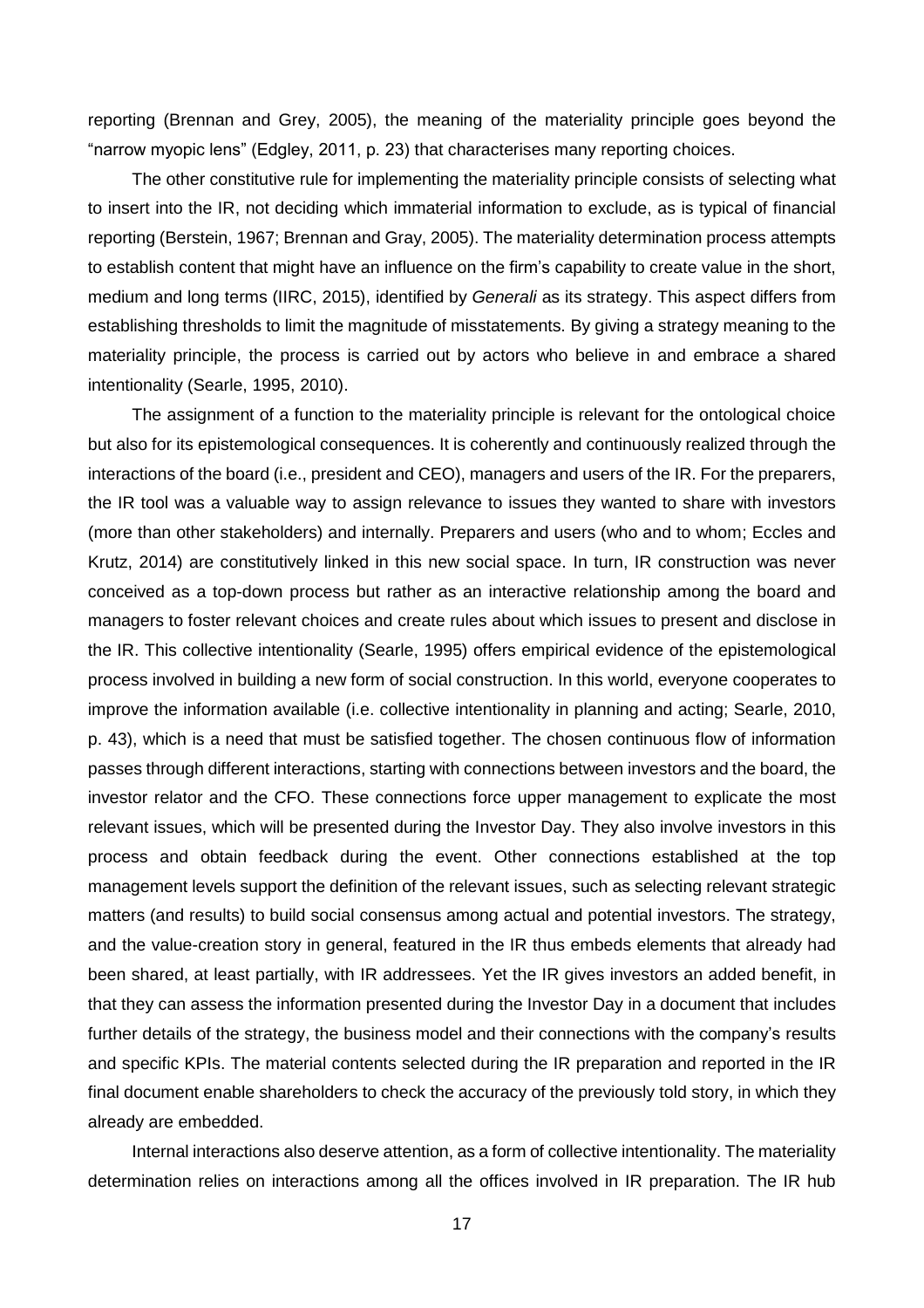continuously considers relevant topics, to giving evidence in support of the story the board wants to write, by soliciting input from various offices and departments throughout the organization. The staff involved in these interactions help build a deeper internal sense of belonging, through the meaning assigned and shared about the materiality principle, so that "it is not just a cooperative behaviour, but they share intentional states such as beliefs, desires, and intentions" (Searle, 1995, p. 23). Some of these staffers are responsible for supplying information to the IR team, on actually or potentially material matters, which then defines the content of the IR. In this sense, IR preparation requires a complex, extended dialog between the IR team and these different offices to refine and select the information provided, as well as to ensure it is logically in tune with the ideas that the company wants to share with its audience. This interaction integrates these offices into the IR preparation process, so this supplying activity (of material information) helps link diverse staff across different departments, promising deeper social binding.

Other staffers, while less involved in the IR preparation process, are addressees of the IR. The IR content expands their knowledge of the corporate strategy. For many workers, their daily work does not give them a means to consider the big questions or overall goals of their company. But the IR and its material issues can help them identify what makes their own work essential to achieving the strategy and value-creation story. As staff members become familiar with the IR content, it may change the way they perceive their roles in the organization; eventually, their actions should converge toward the goals declared in the IR, assuming they regard these goals as relevant for the overall organization. Any time a theme is identified as relevant during the IR preparation process, the choice affects the role that employees and managers who read the report take in the valuecreation story. Because this choice can increase their sense of belonging and their comprehension of their role in implementing the company strategy, these material subjects build and reinforce the links between employees and their organizations, even if they are not directly involved in the materiality determination process.

As highlighted by the professional literature, the findings confirm the great subjectivity in implementing the materiality principle within the IR context. However, despite the warnings coming from the academic research, materiality is not used to rhetorically report on sustainability achievements (Unerman and Zappettini, 2014), nor to exclude negative information by focusing on fewer "more strategic" issues (Stubb and Higgins, 2014).

# **8. Conclusions**

Differently from both the financial and the sustainability reporting contexts, implementing materiality within the IR one is not about deciding what information to exclude, nor about identifying single impacts on corporate sustainability: Materiality is strictly connected to the very function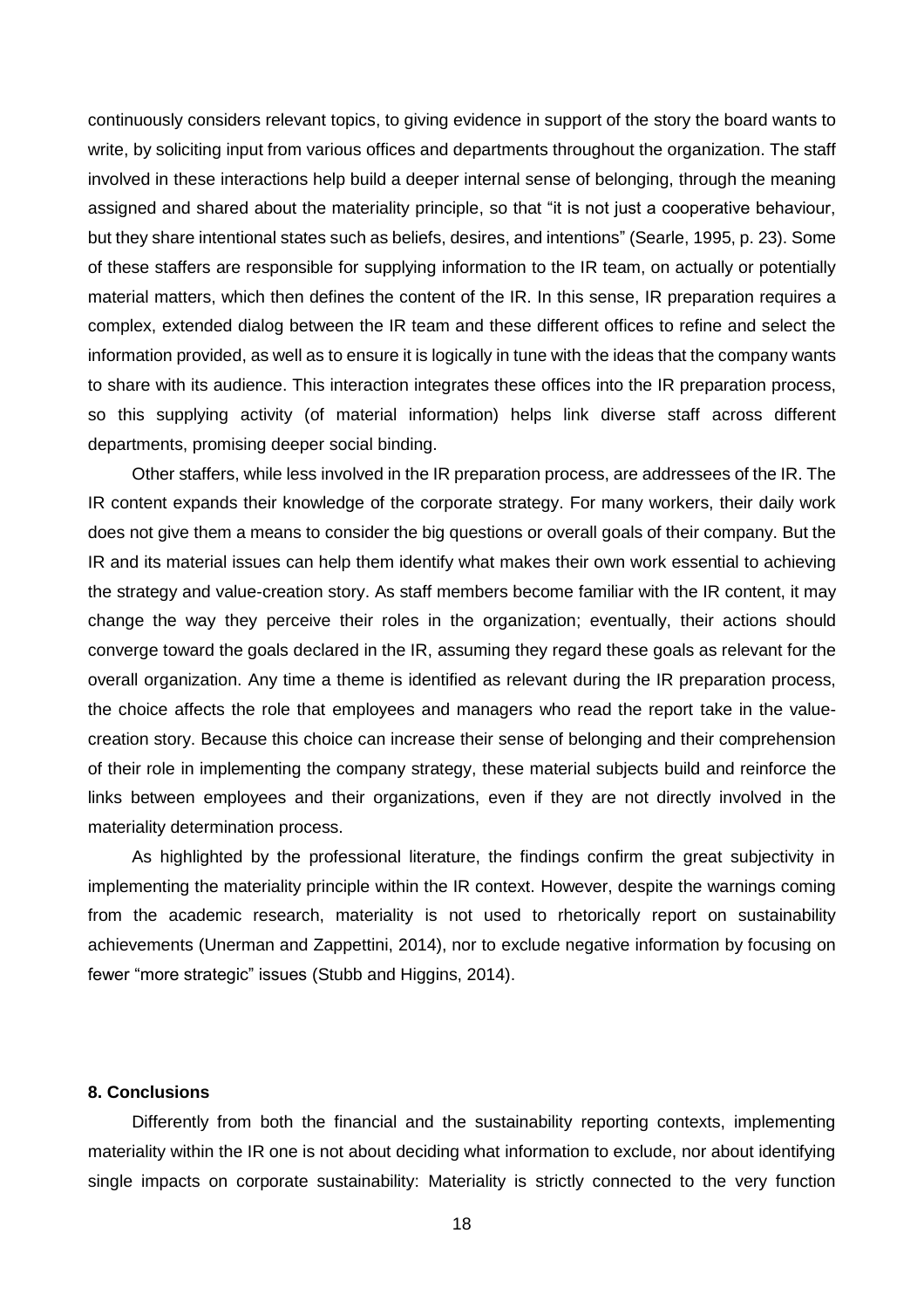preparers assign to the IR. The findings reveal that the IR is not just an instrument to simplify or shape the information provided to recipients (Higgins et al., 2014) or to provide a "gain" for some audience the preparers have in mind (Rowbottom and Locke, 2015). If materiality takes a strategy meaning and helps build a social construct, because that is the function assigned to it (Searle, 1995, 2010), then the relevant choices cannot to be conceived solely as tools to manage impressions. The focal strategy cannot be short lived, as greenwashing efforts tend to be, because the company would lose credibility if it disclosed strategies it failed to achieve. Because subsequent IR releases can be compared easily, this credibility issue would be evident, especially when the material matters related to the strategy include financial aspects, results of prior strategies or KPIs measuring the impacts of management policies. This choice satisfies the need for criteria related to the materiality principle (Bernstein, 1967, p. 89), in line with the IIRC requirements (IIRC, 2013, 2015).

The choice to explain and share strategy through the IR also offers new perspectives on the narrative aspects of financial reporting, such that it qualifies them through a new constitutive rule. The IR can replace the management commentary, by combining it with company KPIs and by presenting the business model together with the strategy. These features expand the usefulness of the IR, to the point that it may become the primary document given to investors, particularly if traditional financial reports are difficult to read and comprehend. This situation requires a careful choice of the real material themes to include in the IR, so that such a substitution will be accepted and even eventually requested by audiences who usually receive traditional reports. For *Generali*, this solution was widely favoured, due to the complexity of financial reports in the insurance industry, but IRs could have similarly significant roles in other sectors, as long as it is possible to assign meaning to the materiality principle and involve addressees in the determination process. This key implication of the current study should inform considerations by other preparers, who should seek to link their strategy with traditional financial information, through an IR embedded in their financial reports. This option grants them a means to face the challenges the materiality principle offers, but even more, it is a way to bring all the relevant participants into a simple social construction. This purpose is not just a consequence of an existing ontological choice; it exerts an effect on epistemological aspects of this subjective choice, because the preparers provide full coherence about the materiality determination process, using it to embed different actors. This coherence is another fruitful outcome for preparers and academics that, even if it originates in methodological issues, has relevant practical implications.

The *Generali* materiality determination process suffers the criticisms raised in previous studies that suggest IR preparers focus on fewer, more strategic issues rather than lots of issues, such as those covered by the GRI (Stubbs and Higgins, 2014, p. 1082). In the case, the situation is clearly different: The *Generali* IR did not result from a tradition of sustainability reporting or from the need to provide information that readers could find elsewhere. *Generali* does not prepare its IR just to match a pre-defined format or prevent visibility on some issues by offering a more concise report or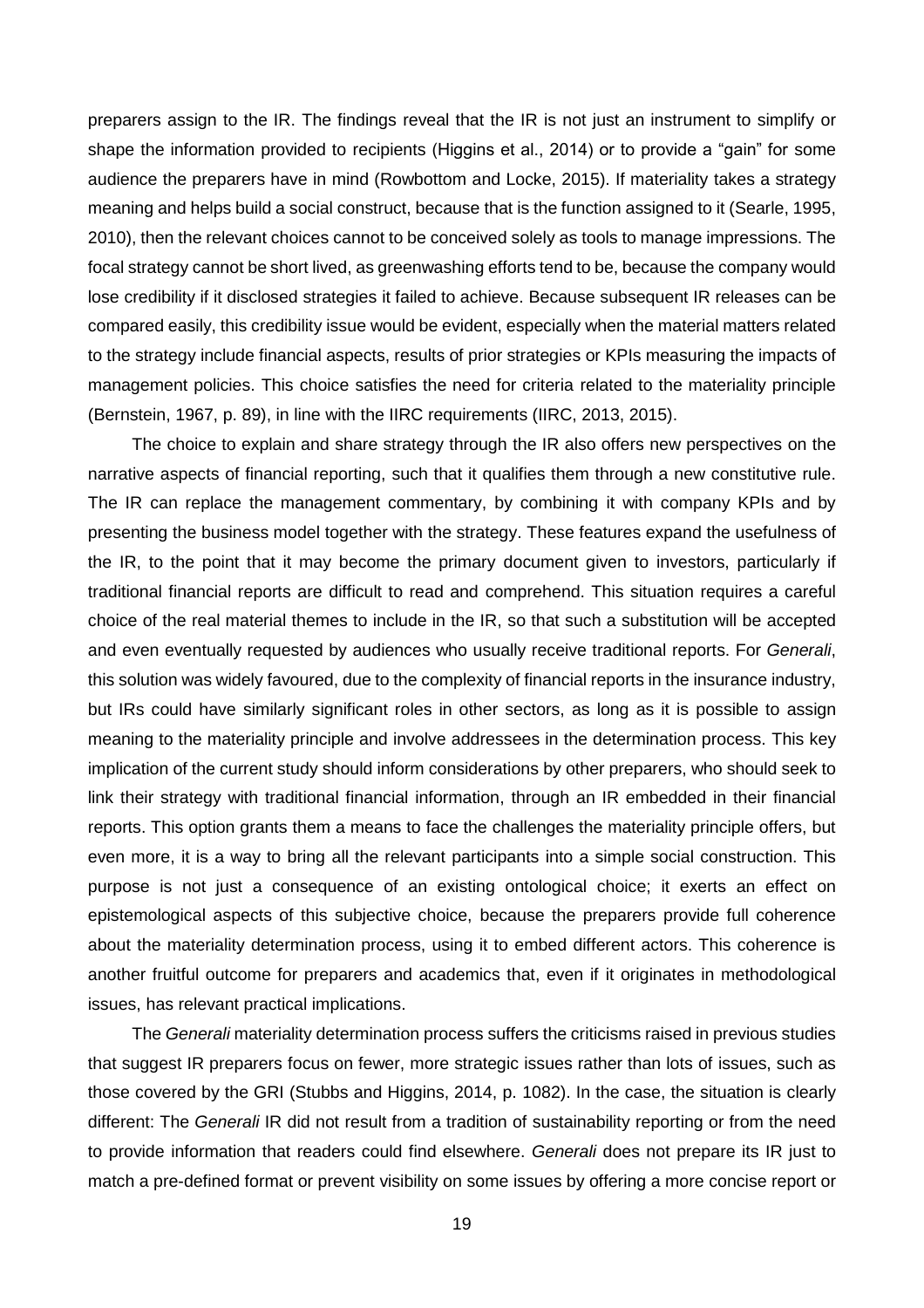distracting readers from inconvenient themes (Unerman and Zappettini, 2014). Instead, the IR meets a need, by combining a willingness to declare the company's strategy with the effort to select relevant information to disclose. Thus, materiality is fundamental to the preparation of this IR report. Yet for *Generali*, this challenge was relatively easy to solve, because the main purposes to address were clear: communicate the strategy inside and outside the company. The moderate changes to the IR of *Generali* over time (since the first appearance in 2013) represent a significant strategic evolution in this short period.

This research is not free of limitations though. The meaning assigned to the materiality principle was strongly influenced by changes in the board of directors and the subsequent willingness to demonstrate this change. It would be interesting to test the continuity of this solution, over the medium or long term. Moreover, the technicalities typical of traditional reporting in the insurance industry forced the IR team to avoid a materiality that might have enabled a broader disclosure of financial results and a comparison with competitors, which could be relevant to investors. It would be interesting to compare how the definition process might inform the choice of the materiality meaning in different sectors. Finally, the analysis is based on a single case, so it is not possible to determine if the meaning assigned to the materiality principle really satisfies the need to recognize the different strategies of various companies or if the effect of this choice leads to boilerplate information in the IR. Such an analysis could be possible by considering more materiality definition processes by multiple companies within the same industry.

#### **References**

- AAA (American Accounting Association) (1957). "Accounting & reporting standards for corporate financial statements & preceding statements & supplements", American Accounting Association, Sarasota.
- AASB (Austrialian Accounting Standard Board) (2010), "Materiality", available at: http://www.aasb.gov.au /<u>admin/file/content105/c9/AASB1031\_07-04\_COMPdec09\_01-11.pdf (</u>accessed 10 June 2017).
- AccountAbility (2008), AA1000 AccountAbility principles standard 2008, available at: https://www. accountability.org/wp-content/uploads/2016/10/AA1000APS\_english.pdf+&cd=2&hl=it&ct=clnk&gl=it (accessed 10 June 2017).
- AICPA (America Institute of Certified Public Accountants) and IIRC (International Integrated Reporting Council) (2013), "Materiality. Background paper for <IR>", available at: http://integratedreporting. org/wpcontent/uploads/2013/03/IR-Background-Paper-Materiality.pdf (accessed 10 June 2017).
- Atkins, J. F., Solomon, A., Norton, S. and Joseph, N.L. (2015), "The emergence of integrated private reporting", *Meditari Accountancy Research*, Vol. 23 No. 1, pp. 28-61.
- Barker, R. and Schulte, S. (2017), "Representing the market perspective: Fair value measurement for nonfinancial assets", *Accounting, Organizations and Society*, Vol. 56, pp. 55-67.
- Bernstein, L.A. (1967), "The concept of materiality" *The Accounting Review*, Vol. 42 No. 1, pp. 86-95.
- Beattie, V. (2014), "Accounting narratives and the narrative turn in accounting research: Issues, theory, methodology, methods and a research framework", *The British Accounting Review*, Vol. 46 No. 2, pp. 111-134.
- Boele, R., and Kemp, D. (2005), "Social auditors: illegitimate offspring of the audit family? Finding legitimacy through a hybrid approach", *The Journal of Corporate Citizenship*, Vol. 17, pp. 109-119.
- Brennan N. and Gray S. (2005), "The impact of materiality: accounting's best kept secret", *Asian Academy of Management Journal of Accounting and Finance*, Vol. 1, pp. 1-31.
- Carpenter, B.W., Dirsmith, M.W. and Gupta, P.P. (1994), "Materiality judgments and audit firm culture: Socialbehavioral and political perspectives", *Accounting, Organizations and Society*, Vol. 19 No. 4-5, pp. 355- 380.
- CDP, CDSB, GRI, IFRS, IIRC, ISO, SASB (2016), "Statement of Common Principles of Materiality of the Corporate Reporting Dialogue", available at: [http://corporatereportingdialogue.com/wp-](http://corporatereportingdialogue.com/wp-content/uploads/2016/03/%20Statement-of-Common-Principles-of-Materiality1.pdf)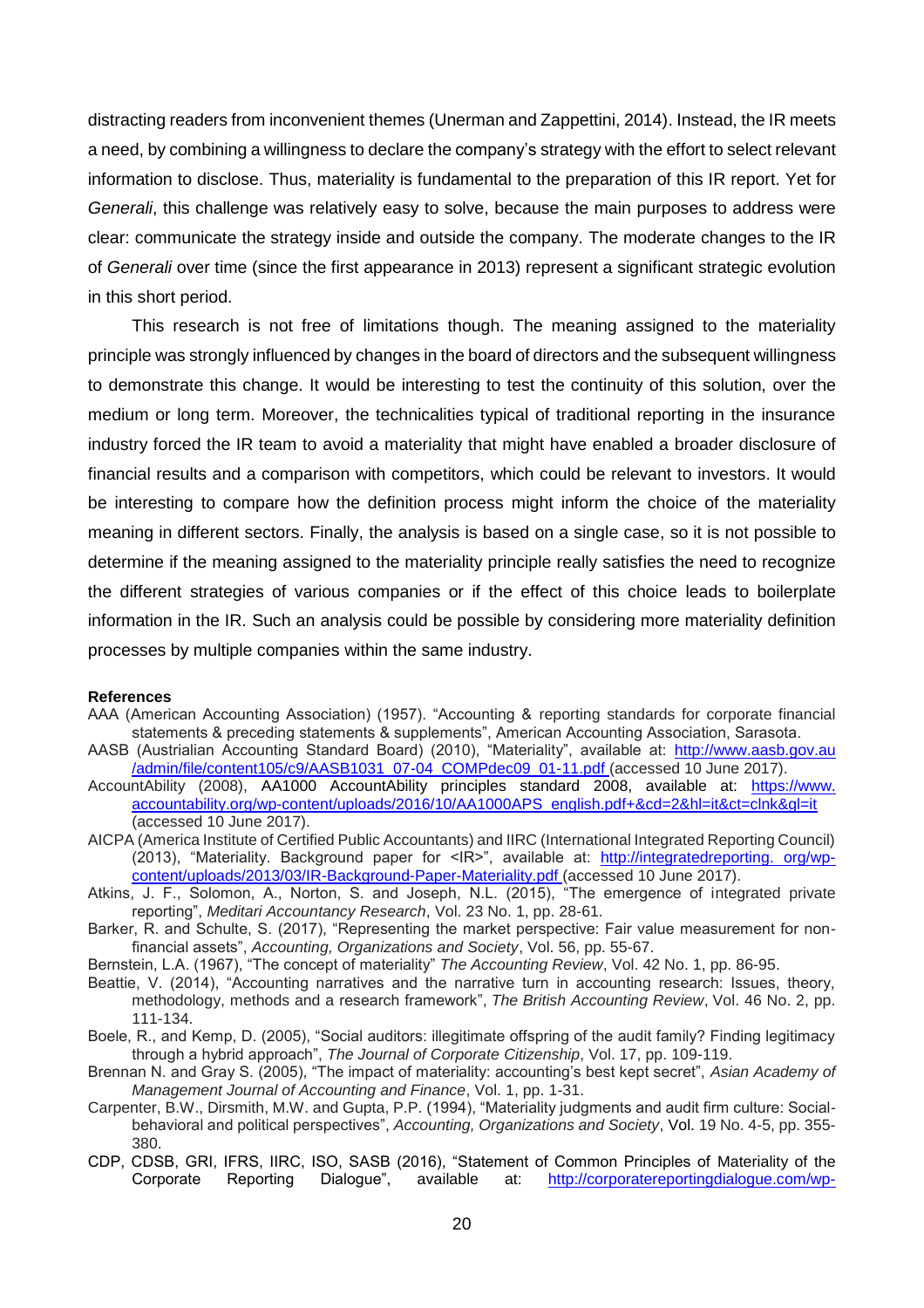[content/uploads/2016/03/ Statement-of-Common-Principles-of-Materiality1.pdf](http://corporatereportingdialogue.com/wp-content/uploads/2016/03/%20Statement-of-Common-Principles-of-Materiality1.pdf) (accessed 10 June 2017)

- de Villiers, C., Rinaldi, L. and Unerman, J. (2014), "Integrated Reporting: Insights, gaps and an agenda for future research", *Accounting, Auditing & Accountability Journal*, Vol. 27 No. 7, pp. 1042-1067.
- de Villiers, C., Rinaldi, L. and Unerman, J. (2015), Special issue on Case study insights from the implementation of Integrated Reporting, [http://www.emeraldgrouppublishing.com/authors/writing/calls.](http://www.emeraldgrouppublishing.com/authors/writing/calls.%20htm?id=6194)  [htm?id=6194.](http://www.emeraldgrouppublishing.com/authors/writing/calls.%20htm?id=6194)
- Dohr J.L. (1950), "Materiality What Does It Mean in Accounting?", *Journal of Accountancy*, Vol. 122 No. 1, pp. 54-56.
- Deloitte (2010), "Conceptual Framework for Financial Reporting 2010", available at: <https://www.iasplus.com/en/standards/other/framework> (accessed 10 June 2017).
- Eccles, R.G. and Krzus, M.P. (2014). *The integrated reporting movement: meaning, momentum, motives, and materiality*. John Wiley & Sons, New York, NY.
- Eccles, R.G., Krzus, M.P., Rogers, J., and Serafeim, G. (2012), "The Need for Sector‐Specific Materiality and Sustainability Reporting Standards", *Journal of Applied Corporate Finance*, Vol. 24 No. 2, pp. 65-71.
- Edgley, C. (2011), A Genealogy of Accounting Materiality, Critical Perspectives on Accounting Conference, Clearwater, 10-12 July, 2011, available at [http://elsevier.conference](http://elsevier.conference-services.net/resources/247/2182/pdf/cpac2011_0091_paper.pdf)[services.net/resources/247/2182/pdf/cpac2011\\_0091\\_paper.pdf](http://elsevier.conference-services.net/resources/247/2182/pdf/cpac2011_0091_paper.pdf) (accessed 10 June 2017).
- Eccles, R.G., and Youmans, T. (2016), Materiality in Corporate Governance: The Statement of Significant Audiences and Materiality, *Journal of Applied Corporate Finance*, Vol. 28 No. 2, pp. 39-46.
- Edgley, C. (2014), "A genealogy of accounting materiality", *Critical Perspectives on Accounting*, Vol. 25 No. 3, pp. 255-271.
- ESMA (European Securities and Markets Authority) (2011), Consultation Paper Considerations of materiality in financial reporting, available at: [https://www.esma.europa.eu/file/10148/download?token\\_materiality\\_20120227%20\(2\).pdf](https://www.esma.europa.eu/file/10148/download?token_materiality_20120227%20(2).pdf) (accessed 10 June 2017).
- EY (2013), The concept of "materiality" in Integrated Reporting, available at: [http://www.ey.com/Publication/vwLUAssets/The\\_concept\\_of\\_materiality\\_in\\_Integrated\\_Reporting\\_-](http://www.ey.com/Publication/vwLUAssets/The_concept_of_materiality_in_Integrated_Reporting_-_July_2013/$FILE/EY-the-concept-of-materiality-in-integrated-reporting-july-2013.pdf) [\\_July\\_2013/\\$FILE/EY-the-concept-of-materiality-in-integrated-reporting-july-2013.pdf](http://www.ey.com/Publication/vwLUAssets/The_concept_of_materiality_in_Integrated_Reporting_-_July_2013/$FILE/EY-the-concept-of-materiality-in-integrated-reporting-july-2013.pdf) (accessed 10 June 2017).
- Fasan, M., and Mio, C. (2016), "Fostering stakeholder engagement: The role of materiality disclosure in Integrated Reporting", *Business Strategy and the Environment*, Vol. 26 No. 3, pp. 88-305.
- GRI (Global Reporting Initiative) (2013), "Materiality", available at: [https://g4.globalreporting.org/how-you](https://g4.globalreporting.org/how-you-should-report/reporting-principles/principles-for-defining-report-content/materiality/Pages/default.aspx)[should-report/reporting-principles/principles-for-defining-report-content/materiality/Pages/default.aspx](https://g4.globalreporting.org/how-you-should-report/reporting-principles/principles-for-defining-report-content/materiality/Pages/default.aspx) (accessed 10 June 2017).
- Guthrie, J. and Parker, L.D. (1990), "Corporate social disclosure practice: a comparative international analysis", *Advances in public interest accounting*, Vol. 3, pp. 159-175.
- Hicks, E.L. (1964), "Materiality", *Journal of Accounting Research*, Vol. 2 No. 2, pp. 158-171.
- Higgins, C., Stubbs, W. and Love, T. (2014), "Walking the talk(s): Organisational narratives of integrated reporting", *Accounting, Auditing & Accountability Journal*, Vol. 27 No. 7, pp. 1090-1119.
- Hines, R.D. (1988), "Financial accounting: in communicating reality, we construct reality", *Accounting, organizations and society*, Vol. 13 No. 3, pp. 251-261.
- Holmes, W. (1972), "Materiality–Through the looking glass", *Journal of Accountancy*, Vol. 133 No. 2, pp. 44- 49.
- Humphrey, C., O'Dwyer, B. and Unerman, J. (2017). "Re-theorizing the configuration of organizational fields: the IIRC and the pursuit of 'Enlightened' corporate reporting", *Accounting and Business Research*, Vol. 47 No. 1, pp. 30-63.
- IAAER, IIRC and ACCA (2016), "Factors affecting preparers' and auditors' judgements about materiality and conciseness in Integrated Reporting", available at: http://www.accaglobal.com/content/dam [/ACCA\\_Global/Technical/integrate/pi-materiality-conciseness-ir-.pdf](http://www.accaglobal.com/content/dam%20/ACCA_Global/Technical/integrate/pi-materiality-conciseness-ir-.pdf) (accessed 10 June 2017).
- IIRC (International Integrated Reporting Council) (2013), "International Integrated Reporting Framework", available at: [http://integratedreporting.org/wp-content/uploads/2015/03/13-12-08-THE-](http://integratedreporting.org/wp-content/uploads/2015/03/13-12-08-THE-INTERNATIONAL-IR-FRAMEWORK-2-1.pdf)[INTERNATIONAL-IR-FRAMEWORK-2-1.pdf](http://integratedreporting.org/wp-content/uploads/2015/03/13-12-08-THE-INTERNATIONAL-IR-FRAMEWORK-2-1.pdf) (accessed 10 June 2017).
- 10 JuneIIRC (International Integrated Reporting Council) (2015). "Materiality in <IR>. Guidance for the preparation of integrated reports", available at: [http://integratedreporting.org/wp](http://integratedreporting.org/wp-content/uploads/2015/11/1315_MaterialityinIR_Doc_4a_Interactive.pdf)content/uploads/2015/11/1315 MaterialityinIR Doc 4a Interactive.pdf (accessed 10 June 2017).
- Kallinikos, J. (2012). Form, function, and matter: Crossing the border of materiality. In Leonardi, P.M., Nardi, B.A. and Kallinikos J. (eds.), *Materiality and organizing: Social interaction in a technological world*, Oxford University Press, Oxford, pp. 67-87.